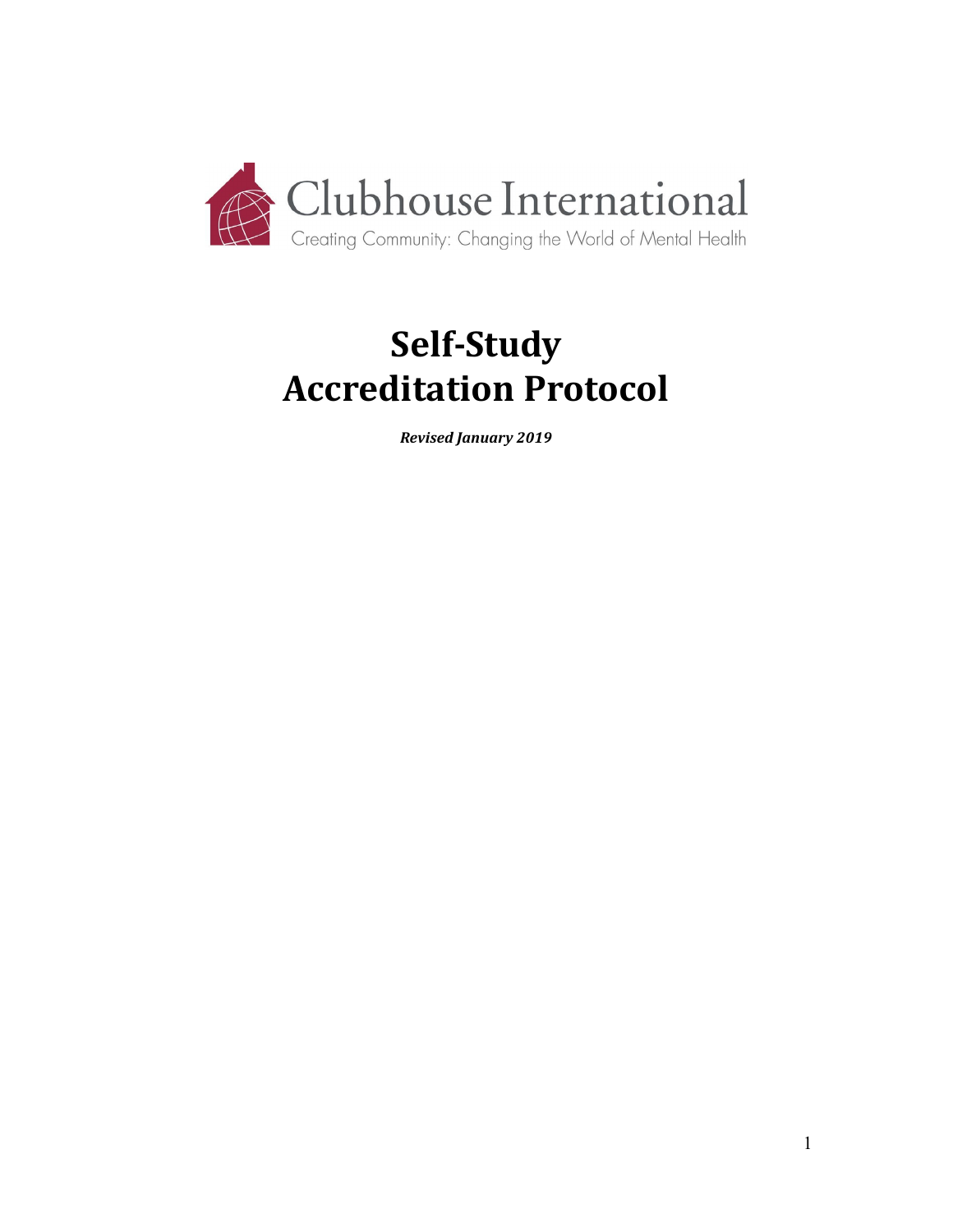### **Accreditation Self-Study**

**Name of Clubhouse: Clubhouse address: Date of Accreditation Visit: Faculty Team: Date Self-Study document completed:**

# **INTRODUCTION**

*\*\*\*Note: If you are going to use acronyms or abbreviaons for local programs or agencies, please* write out the full name of the program/agency for the first mention of it in the report. *Fhis* will help our Faculty better understand your Clubhouse. Thank you!

**Age of Clubhouse: Briefly** describe the administrative structure of the Clubhouse (free-standing, auspice):

**Name of auspice agency (if applicable):**

**Current Clubhouse Director: \_\_\_\_\_\_\_\_\_\_\_\_\_\_\_\_\_\_\_ since? \_\_\_\_\_\_\_\_\_\_\_\_\_\_\_\_\_\_\_**

**Clubhouse annual budget: Total Membership since opening: Current Active Membership: Average daily attendance: Average work-ordered day attendance: Number of staff (including director): Number of work units:**

**In preparation for your upcoming Accreditation visit, please review the most recent Clubhouse International CPQ (Clubhouse Profile Questionnaire) that you have submitted to the Clubhouse International Program for Clubhouse Research. If there have been changes in any area that is relevant to your Accreditaon visit, use this space to provide us with the most current information** available:

**Describe any special circumstances the Clubhouse is facing that might have an impact on the Accreditaon visit (i.e. the Clubhouse recently moved; new leadership; staff turnover; etc.):**

**Please list all of the recommendations from the previous Accreditation visit (if applicable). Aer each recommendaon, describe the acons that have been taken to address the issue, and the current status.**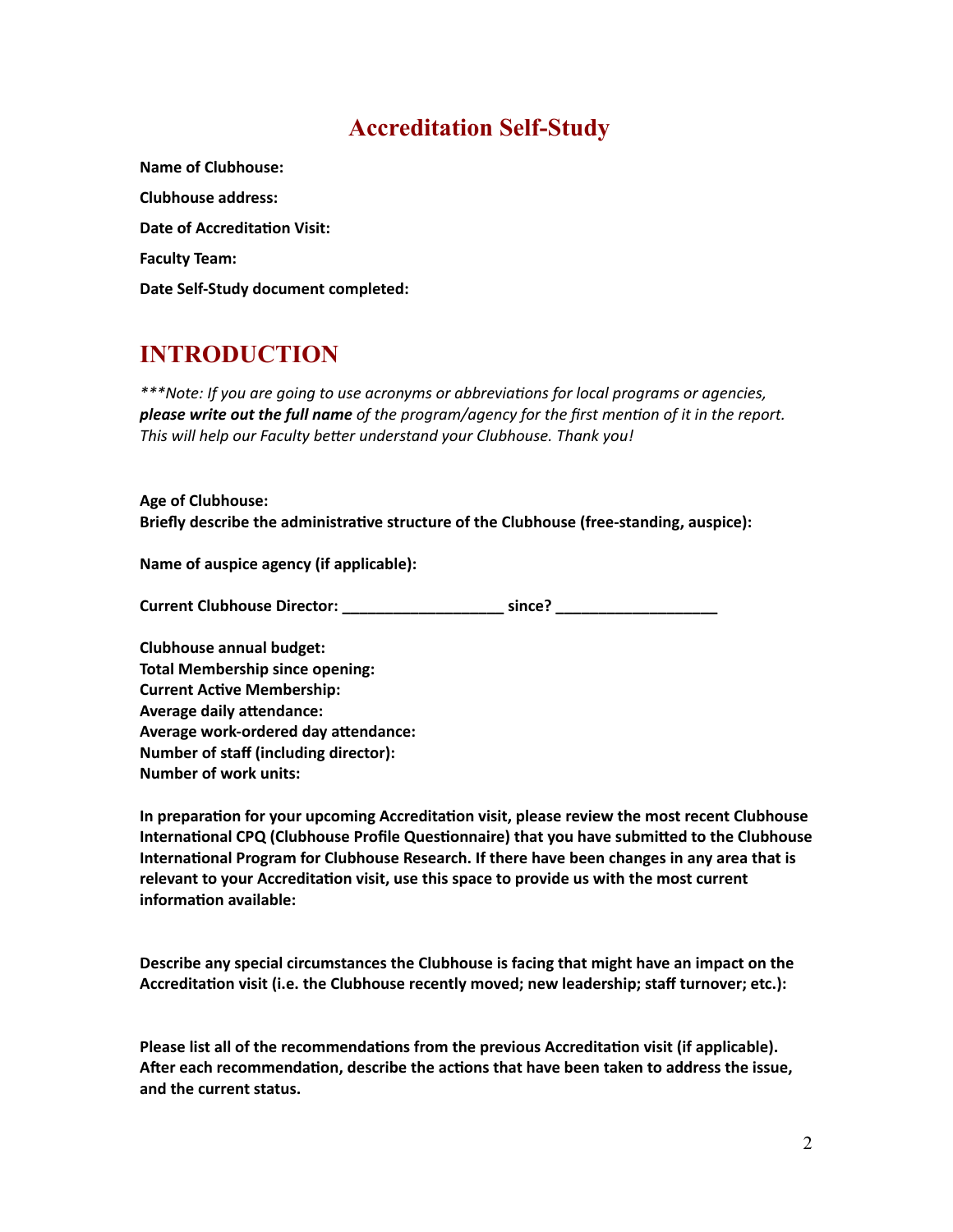**Provide a brief overview the Clubhouse's greatest strengths.**

**Briefly overview the most important issues the Clubhouse must now address, and the Clubhouse areas most in need of improvement.**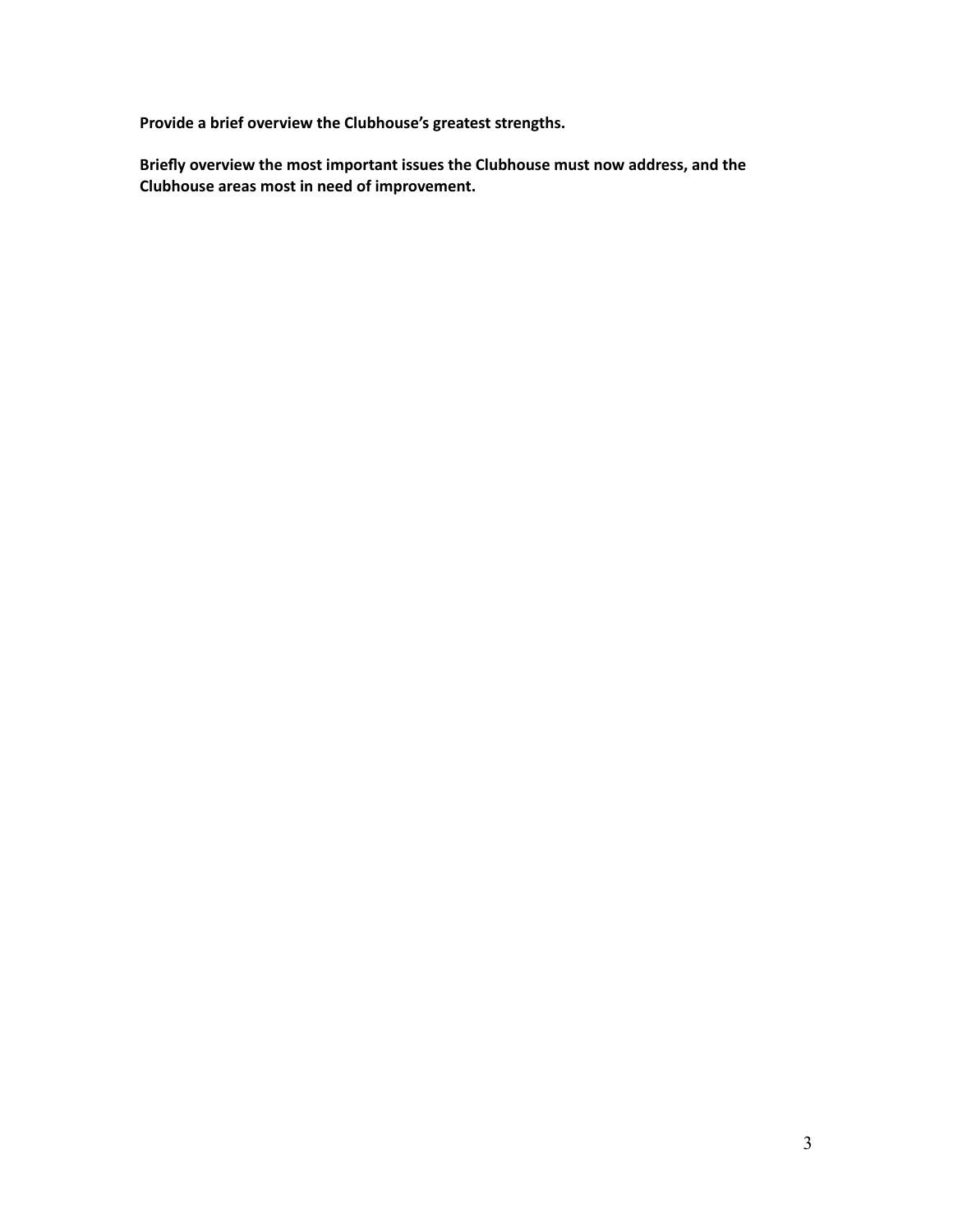### **MEMBERSHIP**

**Please consider the following questions in assessing the Clubhouse's fidelity to these Standards.**

- **1.** *Membership is voluntary and without me limits***.**
- **● Are there members at the Clubhouse who, for any reason, do not believe that their aendance is truly voluntary (i.e. residenal seng requires them to be out of the house)?**
- **● Where do referrals come from?**
- *2. The Clubhouse has control over its acceptance of new members. Membership is open to anyone with a history of mental illness, unless that person poses a significant and current threat to the general safety of the Clubhouse community.*
- **● Describe any screening process used. Is there a 'delayed membership' or a Clubhouse commiee to decide if someone is 'a good fit' for the Clubhouse, etc.**
- **•** Describe any funding-related regulations that determine who is eligible for **membership and/or length of membership.**
- **● Does the Clubhouse serve people who do not have a history of mental illness? If so, describe.**
- **● How are decisions made about disciplinary acons, suspensions, etc.?**
- **● Is there a Behavior Policy? If so, how is this communicated to members? If** there is a written behavior policy, please cut and paste it here: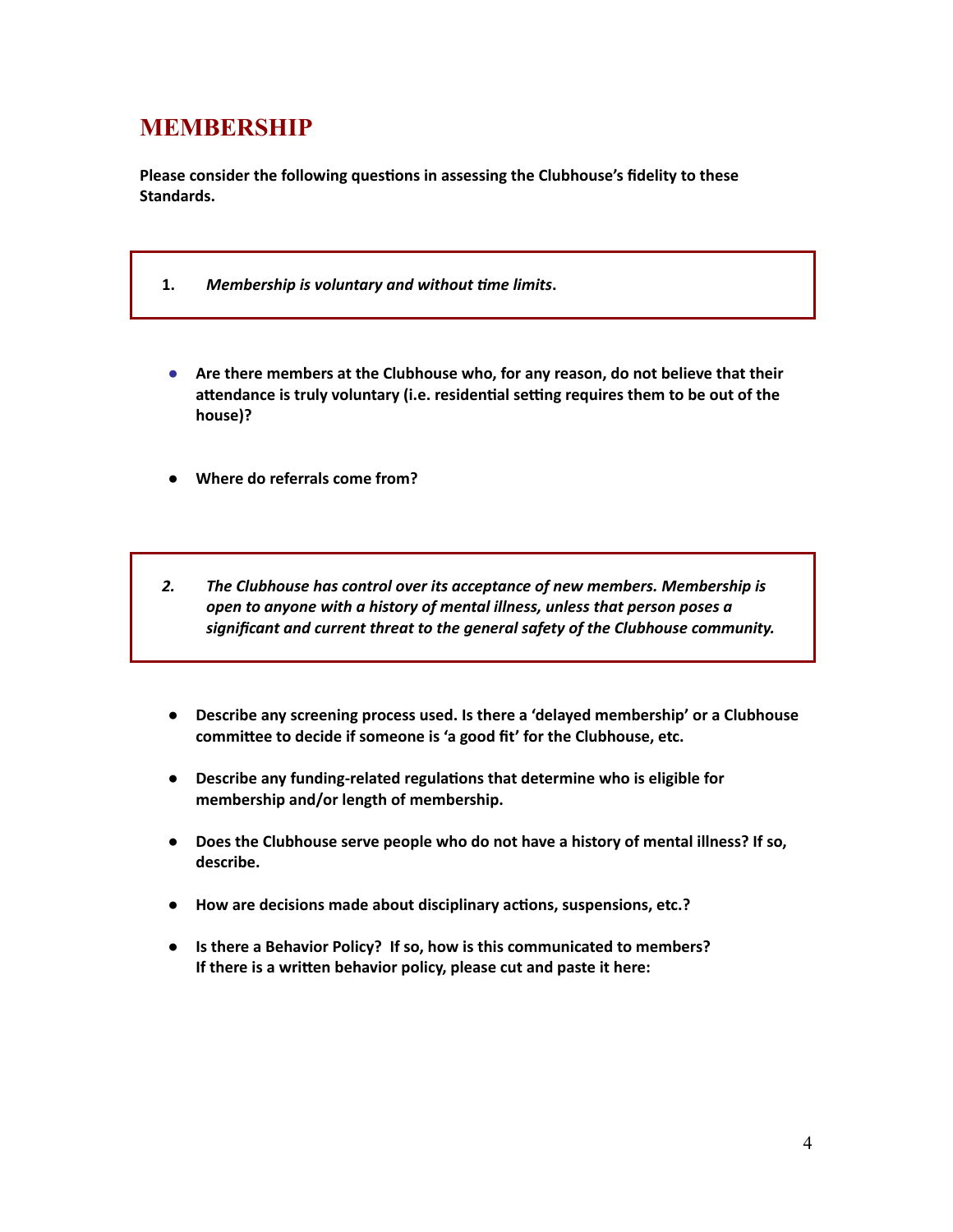- *3. Members choose the way they ulize the Clubhouse, and the staff with whom they work. There are no agreements, contracts, schedules, or rules intended to enforce participation of members.*
- **● What is the process by which members end up working with a specific Clubhouse staff worker?**
- **● Describe any Clubhouse contracts, schedules, rules, requirements or agreements governing member parcipaon in the Clubhouse.**

- *4. All members have equal access to every Clubhouse opportunity with no differentiation based on diagnosis or level of functioning*
- **● Describe any ways in which members' diagnosis or level of funconing affect access to any Clubhouse opportunies.**
- *5. Members at their choice are involved in the wring of all records reflecng their parcipaon in the Clubhouse. All such records are to be signed by both member and staff.*
- **● Describe the record keeping procedures of the Clubhouse, including frequency of notes, nature of the forms that are used, and member parcipaon in the process.**
- **● Note any records related to member parcipaon in the Clubhouse that members do not sign off on.**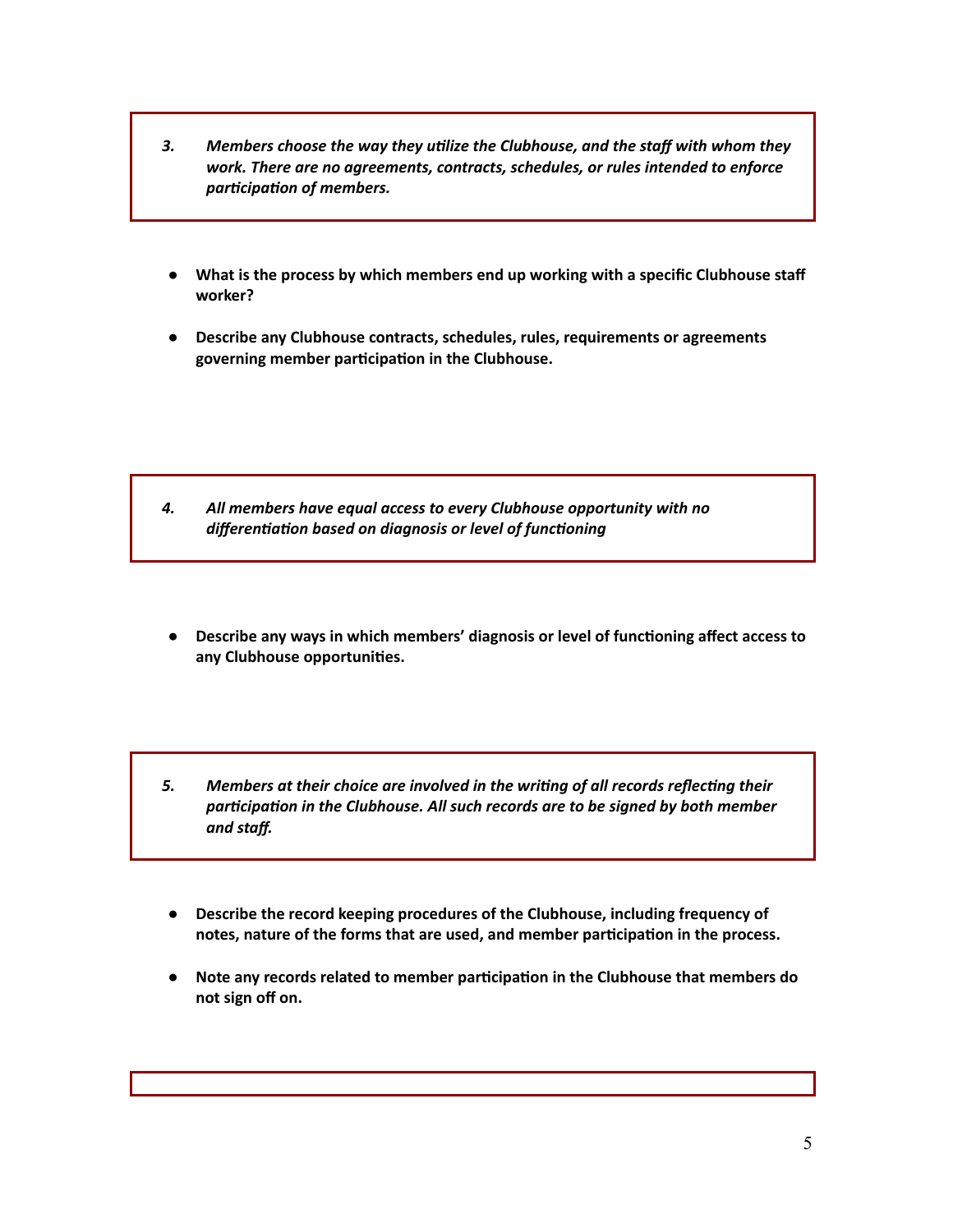- *6. Members have a right to immediate re-entry into the Clubhouse community aer any length of absence, unless their return poses a significant and current threat to the Clubhouse community.*
- **● Note any restricons on members' ability to return to the Clubhouse aer any length of absence.**
- **7.** *The Clubhouse provides an effecve reach out system to members who are not*  $a$ ttending, becoming isolated in the community or hospitalized.
- **● Describe the Clubhouse's reach out system.**
	- **- Who in the Clubhouse is responsible for it?**
	- **- Please note if and how reach out includes the following:**
		- **o phone calls**
		- **o social media**
		- **o cards**
		- **o mailings of Clubhouse newsletter and other publications,**
		- **o home visits,**
		- **o hospital visits, other.**
- **•** Does the Clubhouse track the effectiveness of your reach out system, and if so, how do **you do that?**

#### **MEMBERSHIP**

- **● What are your Clubhouse's greatest strengths in this secon of the Standards?**
- **● What does your Clubhouse need to improve in order to beer comply with the Membership section of the Standards?**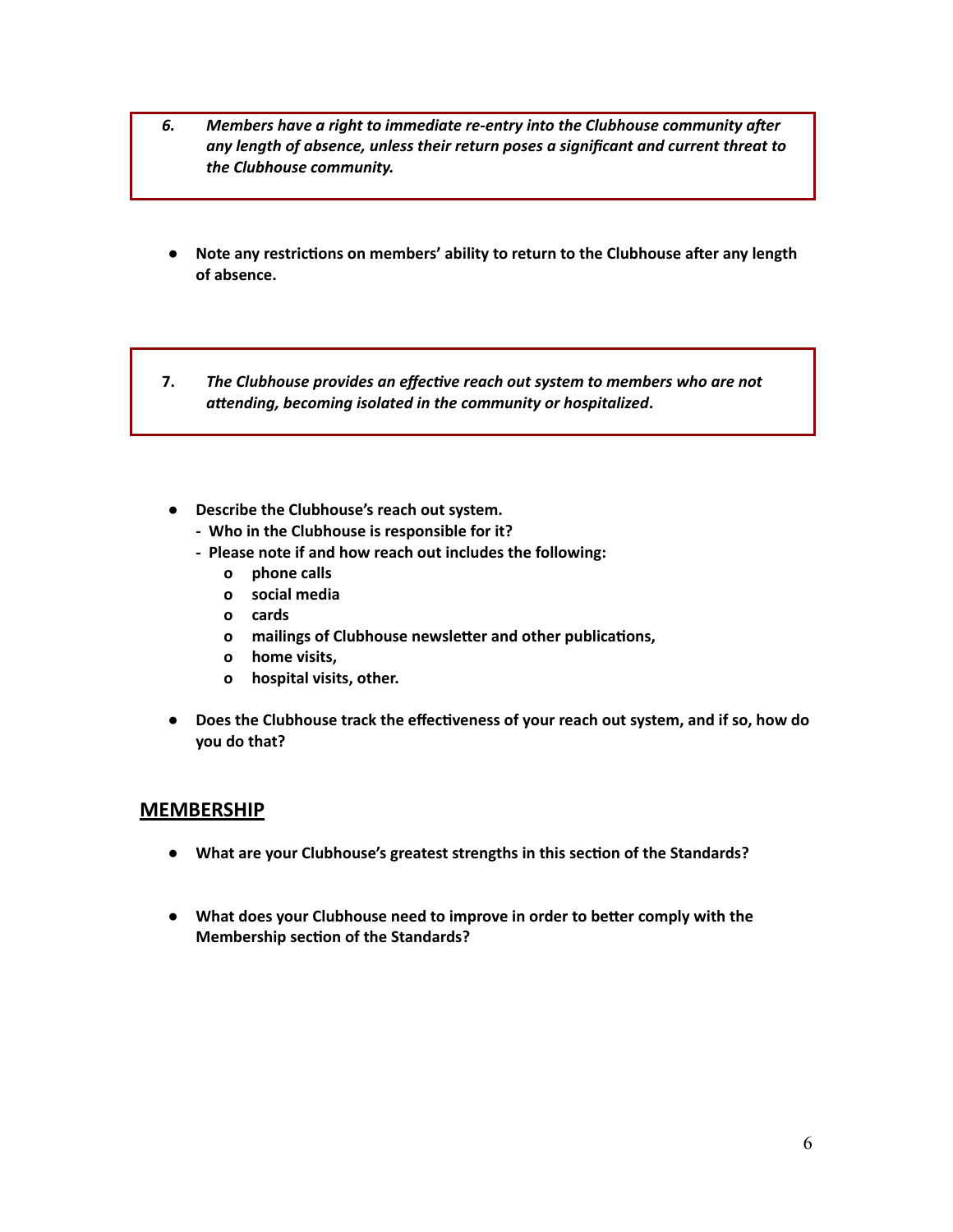## **RELATIONSHIPS**

- **8.** *All Clubhouse meengs are open to both members and staff. There are no formal member* only meetings or formal staff only meetings where program decisions and *member issues are discussed***.**
- **● Are there any meengs that are basically all-members, or all-staff? If so, describe.**
- **● Are there any meengs that, though technically open to members, are scheduled so as to** limit or preclude member attendance?
- **● Describe the process for staff supervision in the Clubhouse.**
- **● Describe any meengs that staff are required to aend (whether in the Clubhouse, or off-site) in which "member issues" are discussed.**
- *9. Clubhouse staff are sufficient to engage the membership, yet few enough to make carrying out their responsibilies impossible without member involvement.*
- **● Describe the staff composion (each staff tle, where they are aached, specific** functions, etc.).

| <b>Name</b> | <b>Title</b> | Hours/<br>week | Involved<br>with TE | <b>Staffing social</b><br>program | Involved<br>with housing | Involved with<br>other aspects of<br>operation<br>(Describe) |
|-------------|--------------|----------------|---------------------|-----------------------------------|--------------------------|--------------------------------------------------------------|
|             |              |                |                     |                                   |                          |                                                              |
|             |              |                |                     |                                   |                          |                                                              |
|             |              |                |                     |                                   |                          |                                                              |
|             |              |                |                     |                                   |                          |                                                              |
|             |              |                |                     |                                   |                          |                                                              |
|             |              |                |                     |                                   |                          |                                                              |
|             |              |                |                     |                                   |                          |                                                              |

**● Describe any projects that staff work on by themselves, and the reasons that this occurs.**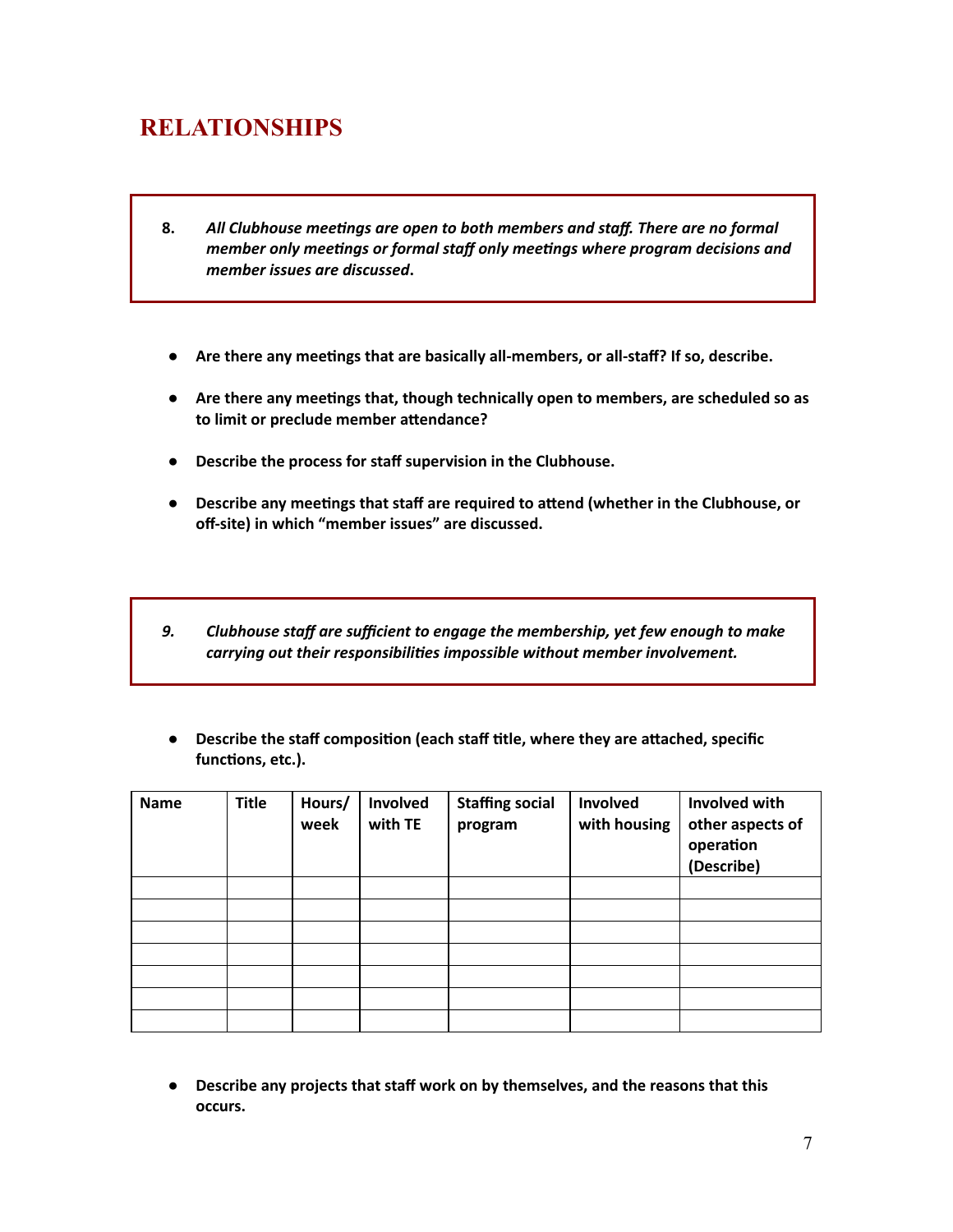- *10. Clubhouse staff have generalist roles. All staff share employment, housing, evening and weekend, holiday and unit responsibilies. Clubhouse staff do not divide their me between Clubhouse and other major work responsibilies.*
- **● List the staff who have responsibilies that preclude them from being full Clubhouse generalists and describe their jobs.**
- **● Are there any Clubhouse staff who also have job responsibilies with the auspice agency, or other programs of the auspice agency? If so, describe.**
- **11. Responsibility for the operation of the Clubhouse lies with the members and staff** *and ulmately with the Clubhouse director. Central to this responsibility is the engagement* of *members* and *staff* in all aspects of Clubhouse operation.
- **● In what ways does the director provide a sense of urgency about Clubhouse work?**
- **● In what ways does the director hold staff accountable for engaging members in all of the work of the units?**
- **● In what ways does the director take an acve role in creang new work opportunies for the units? Does the Clubhouse director engage members in his/her work? If so, how?**

#### **RELATIONSHIPS**

- **● What are your Clubhouse's greatest strengths in this secon of the Standards?**
- **● What does your Clubhouse need to improve in order to beer comply with the Relationships section of the Standards?**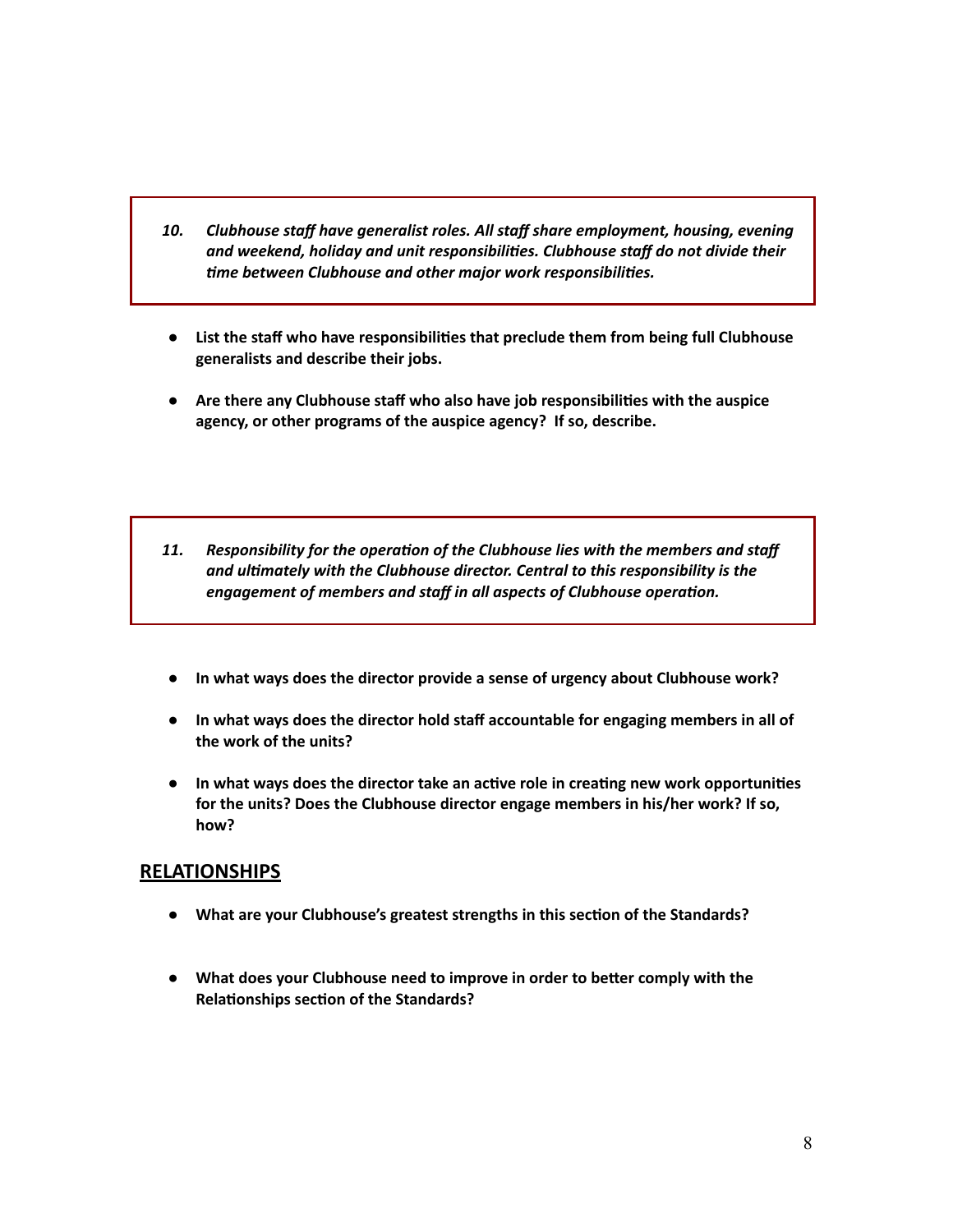### **SPACE**

- *12. The Clubhouse has its own identy, including its own name, mailing address and telephone number.*
- **● Briefly describe the Clubhouse space.**
- **● If there is an auspice agency, does the Clubhouse idenfy itself using the auspice agency name when answering Clubhouse phones and/or include it in Clubhouse signs, letterhead, literature, etc?**
- **● Does the Clubhouse have its own mailing address, email address, and telephone number, separate from that of the auspice agency?**
- **● Is there a sign that easily idenfies the Clubhouse from the outside?**
- *13. The Clubhouse is located in its own physical space. It is separate from any mental health center or institutional settings, and is impermeable to other programs. The Clubhouse is designed to facilitate the work-ordered day and at the same me be aracve, adequate in size, and convey a sense of respect and dignity.*
- **● Do staff and/or clients from other mental health program have access to Clubhouse space? If so, describe.**
- **• Does** the Clubhouse post any 'rules' or lists of behavioral expectations on the walls? **If so, describe:**
- **•** Are the rooms of the Clubhouse large enough to support unit activities and group **projects?**
- **● Is the Clubhouse too large or too small for the number of members and staff? If so, describe.**
- **● Are the appliances, computers, and office equipment up-to-date and adequate to meet the needs of the community? Describe.**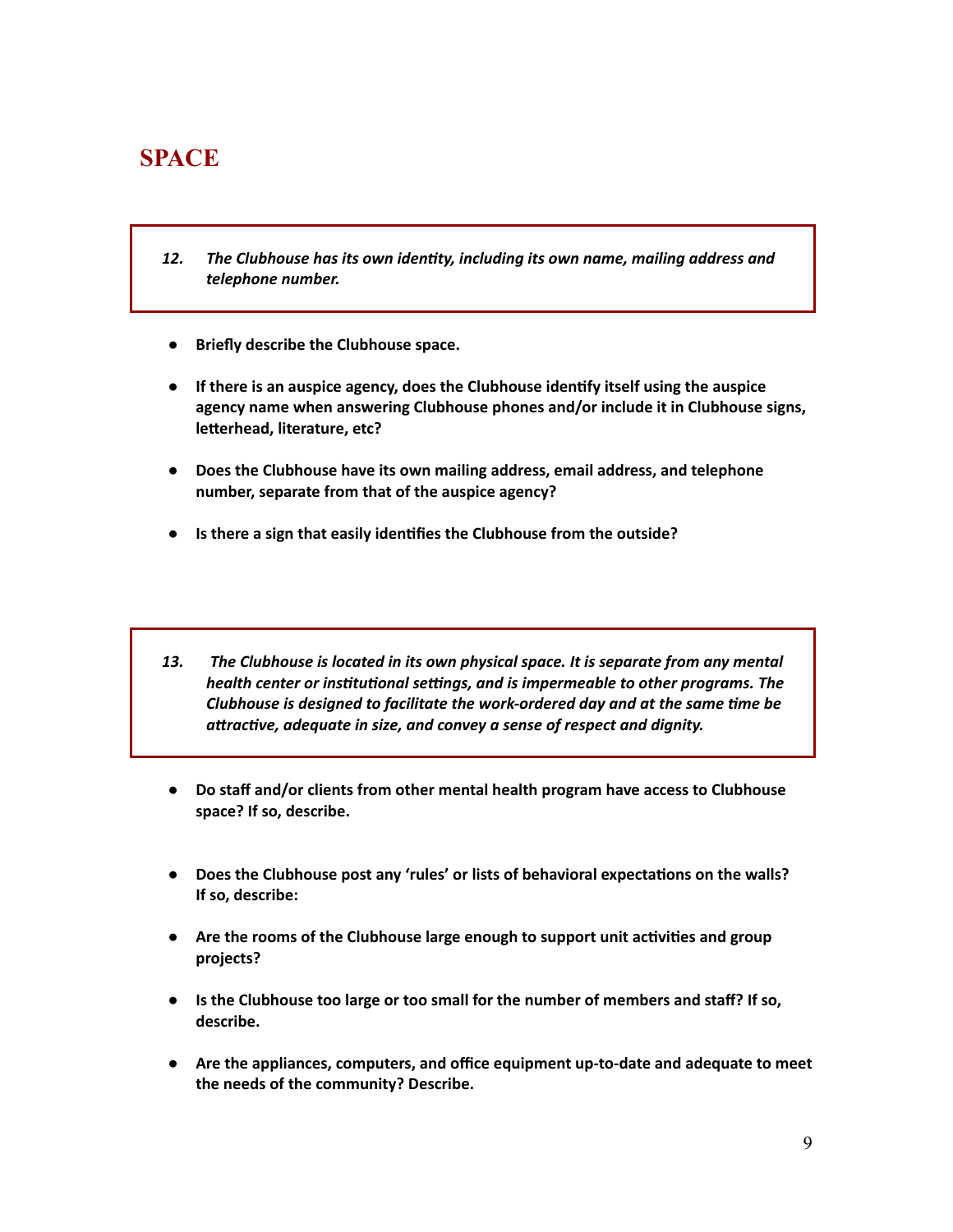**● Who is responsible for the maintenance and upkeep of the building?**

- *14. All Clubhouse space is member and staff accessible. There are no staff only or member only spaces.*
- **● Describe any areas of the Clubhouse that do not seem to be member accessible.**
- **● Are there areas of the house that have been significantly 'personalized' by any one person, with family pictures, diplomas, etc.? If so, describe.**
- **● Are there staff desks, and/or staff offices? If so, describe:**

#### **SPACE**

- **● What are your Clubhouse's greatest strengths in this secon of the Standards?**
- **• What** does your Clubhouse need to improve in order to better comply with the Space **secon of the Standards?**

## **WORK-ORDERED DAY**

- *15. The work-ordered day engages members and staff together, side-by-side, in the running of the Clubhouse. The Clubhouse focuses on strengths, talents and abilies; therefore, the work-ordered day must not include medicaon clinics, day treatment or therapy programs within the Clubhouse.*
- **● Describe any groups held during the work-ordered day that focus on issues of illness** and disability, or on 'activities of daily living' matters.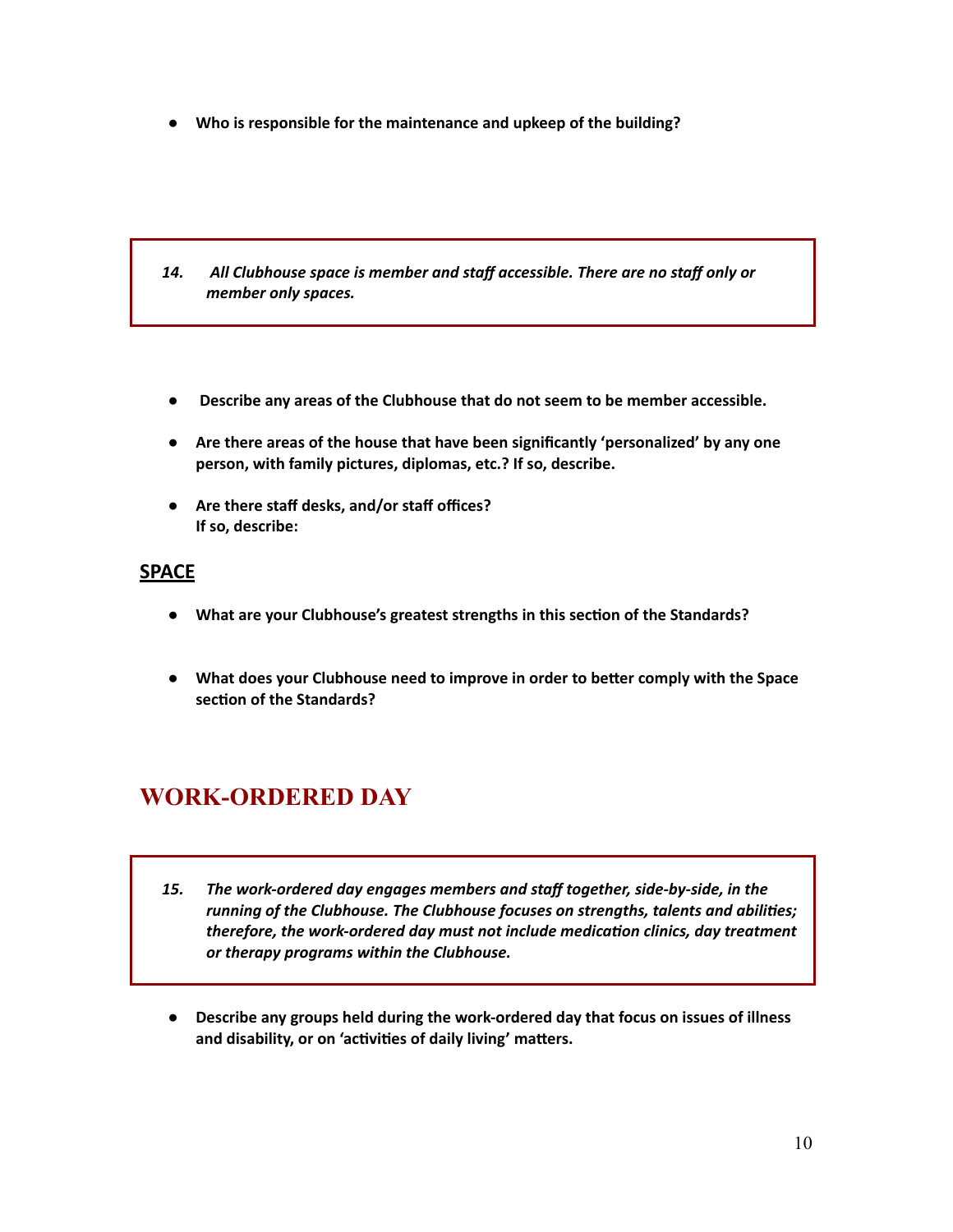| Name of group: | Day of week and time of day | Who facilitates the<br>group:<br>(Professionals?<br>Member? Staff? Other?) | <b>Typical number of</b><br>members<br>participating: |
|----------------|-----------------------------|----------------------------------------------------------------------------|-------------------------------------------------------|
|                |                             |                                                                            |                                                       |
|                |                             |                                                                            |                                                       |
|                |                             |                                                                            |                                                       |

- **● Are there staff from outside, clinically oriented programs who come to the Clubhouse during the work-ordered day to meet with members? If so, describe.**
- *16. The work done in the Clubhouse is exclusively the work generated by the Clubhouse in* the operation and enhancement of the Clubhouse community. No work for *outside individuals or agencies, whether for pay or not, is acceptable work in the Clubhouse. Members are not paid for any Clubhouse work, nor are there any arficial reward systems.*
- **● Describe any work or projects the Clubhouse community does for other agencies, including the auspice agency.**
- **● Are members paid for any work that is the work of the Clubhouse community? If so, describe.**
- *17. The Clubhouse is open at least five days a week. The work-ordered day parallels typical working hours.*
- **•** What are the Clubhouse hours of operation for the work-ordered day?
	- **o What me does the Clubhouse open in the morning?**
	- **o What me does the Clubhouse close in the evening?**
- **● What me do most staff arrive at the Clubhouse? Members?**
- **● What me do most staff leave? Members?**
- **● List** *all* **Clubhouse regularly held meengs, and when they are each held:**

| <b>Meeting</b> | Day /time of day | <b>How frequently</b> | Avg. # of meeting |
|----------------|------------------|-----------------------|-------------------|
|                |                  |                       | participants      |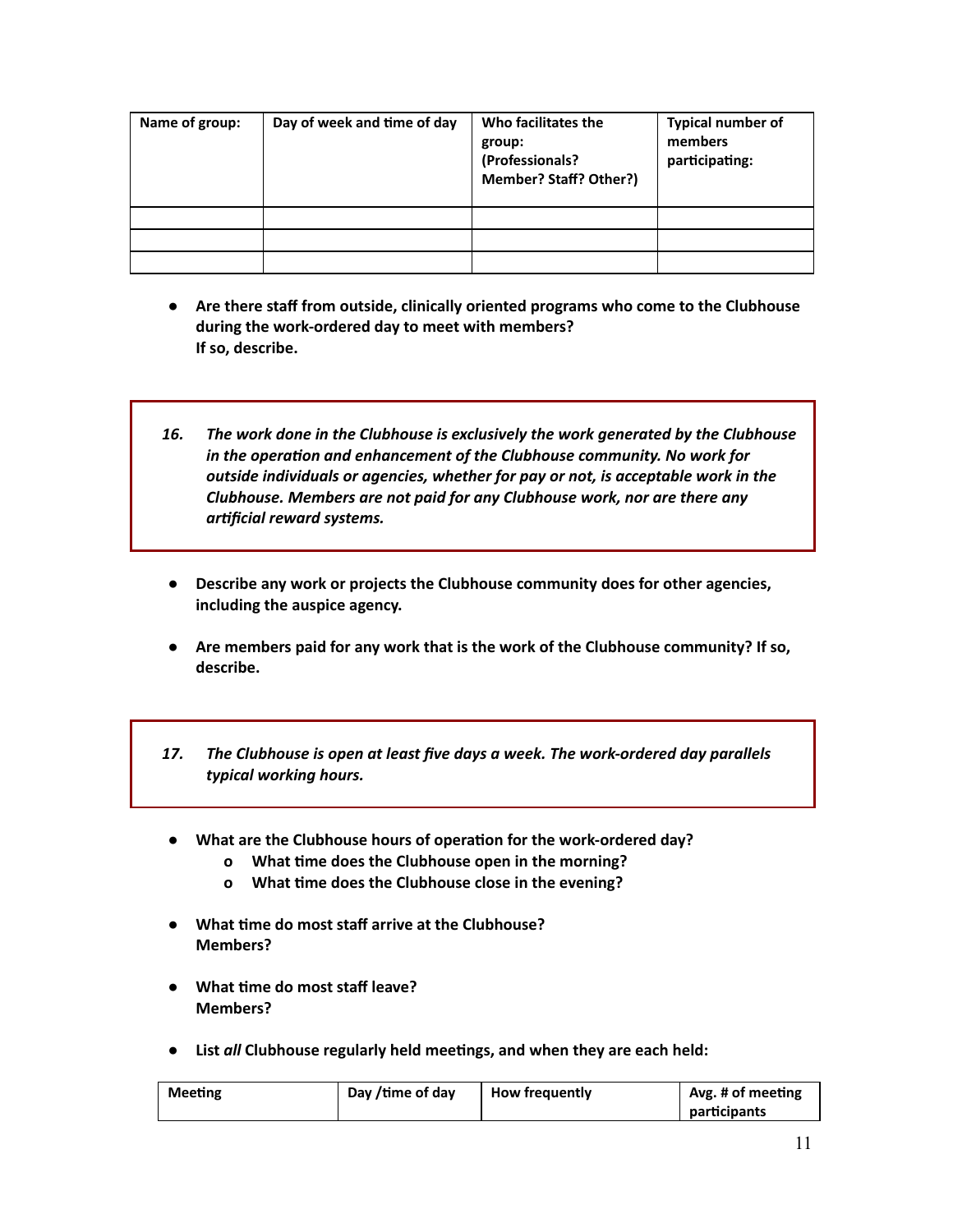- **● What effect do these meengs have on the flow and momentum of the work-ordered day?**
- **• Describe** any ways in which transportation schedules impact on the length of the **work-ordered day.**
- *18. The Clubhouse is organized into one or more work units, each of which has sufficient staff, members and meaningful work to sustain a full and engaging work-ordered day.* Unit meetings are held to foster relationships as well as to organize and plan *the work of the day.*

**[Please note: For the following secon, please respond to the quesons, and make appropriate** comments and/or recommendations for *each* unit separately. For additional **space, cut and paste this secon for as many units as the Clubhouse has.]**

#### **Unit Name:**

- **● List the number of staff assigned to the unit, the average number of members who aend the unit daily, and the general responsibilies of the unit.**
- **● If there is a regularly scheduled morning unit meeng, what me does it occur?**
- **•** If there is a regularly scheduled afternoon unit meeting, what time does it occur?
- **● List the average number of staff present in the unit (AM and PM), the average number of members present in the unit (AM and PM), and the average number of members actively** engaged in work in the unit (AM and PM).
- **● Describe the unit tasks observed.**
- **•** Describe the overall activity level for the unit (low, fair, good, high).
- **● Does this unit have an adequate amount of meaningful work?**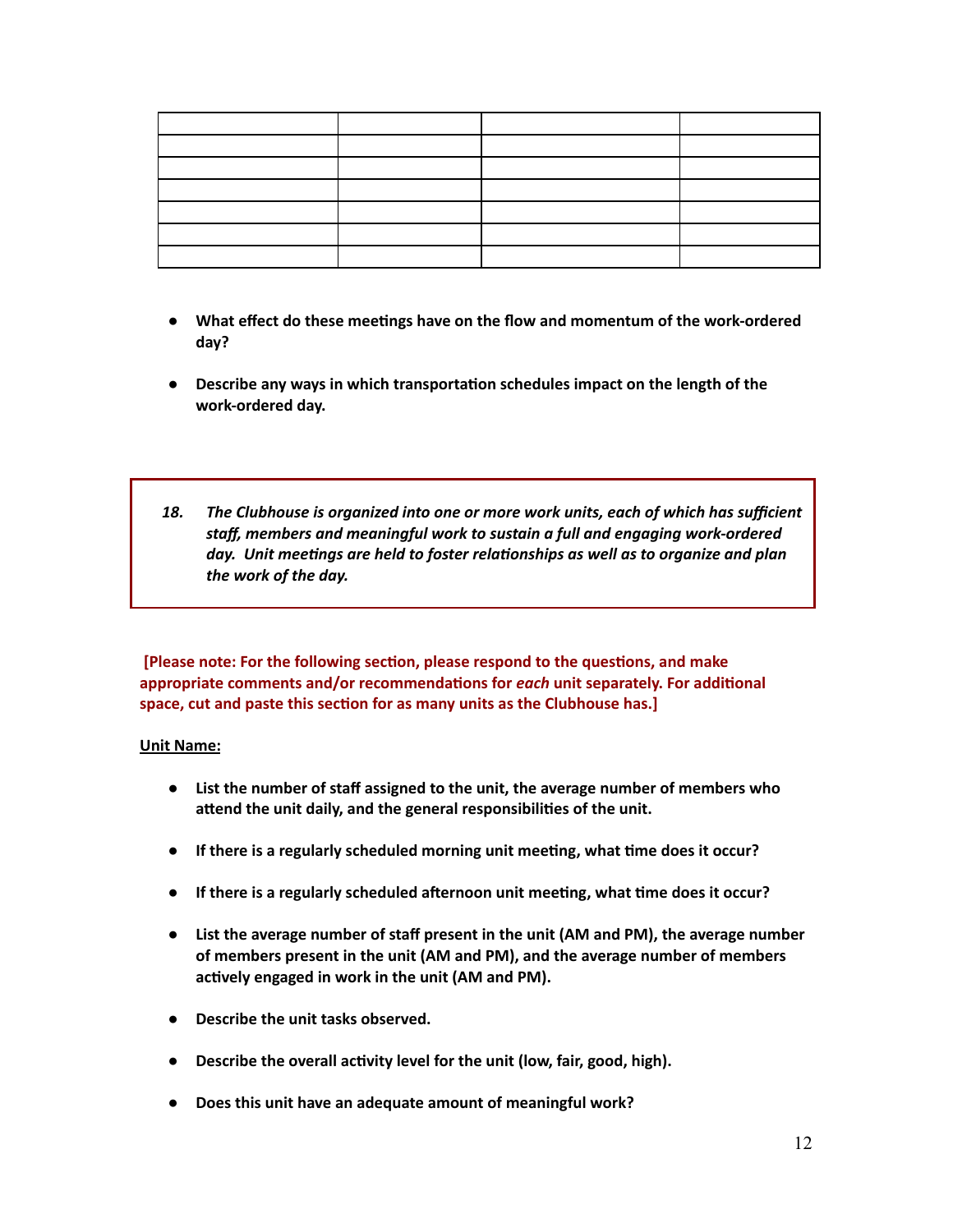*If* not, list suggestions for additional work.

**● How are unit meengs ulized to "organize and plan the work of the day" in this unit? How are unit meengs ulized to "foster relaonships" in this unit?**

#### **Unit Name:**

- **● List the number of staff assigned to the unit, the average number of members who aend the unit daily, and the general responsibilies of the unit.**
- **● If there is a regularly scheduled morning unit meeng, what me does it occur?**
- **•** If there is a regularly scheduled afternoon unit meeting, what time does it occur?
- **● List the average number of staff present in the unit (AM and PM), the average number of members present in the unit (AM and PM), and the average number of members actively** engaged in work in the unit (AM and PM).
- **● Describe the unit tasks observed.**
- **•** Describe the overall activity level for the unit (low, fair, good, high).
- **● Does this unit have an adequate amount of meaningful work?** *If* not, list suggestions for additional work.
- **● How are unit meengs ulized to "organize and plan the work of the day" in this unit? How** are unit meetings utilized to "foster relationships" in this unit?

#### **[Cut and paste the prior secon for any addional units.]**

- *19. All work in the Clubhouse is designed to help members regain self worth, purpose and confidence; it is not intended to be job specific training.*
- **● Describe any tasks done at the Clubhouse whose primary purpose is to teach job-related skills.**
- *20. Members have the opportunity to parcipate in all the work of the Clubhouse, including administration, research, enrollment and orientation, reach out, hiring,*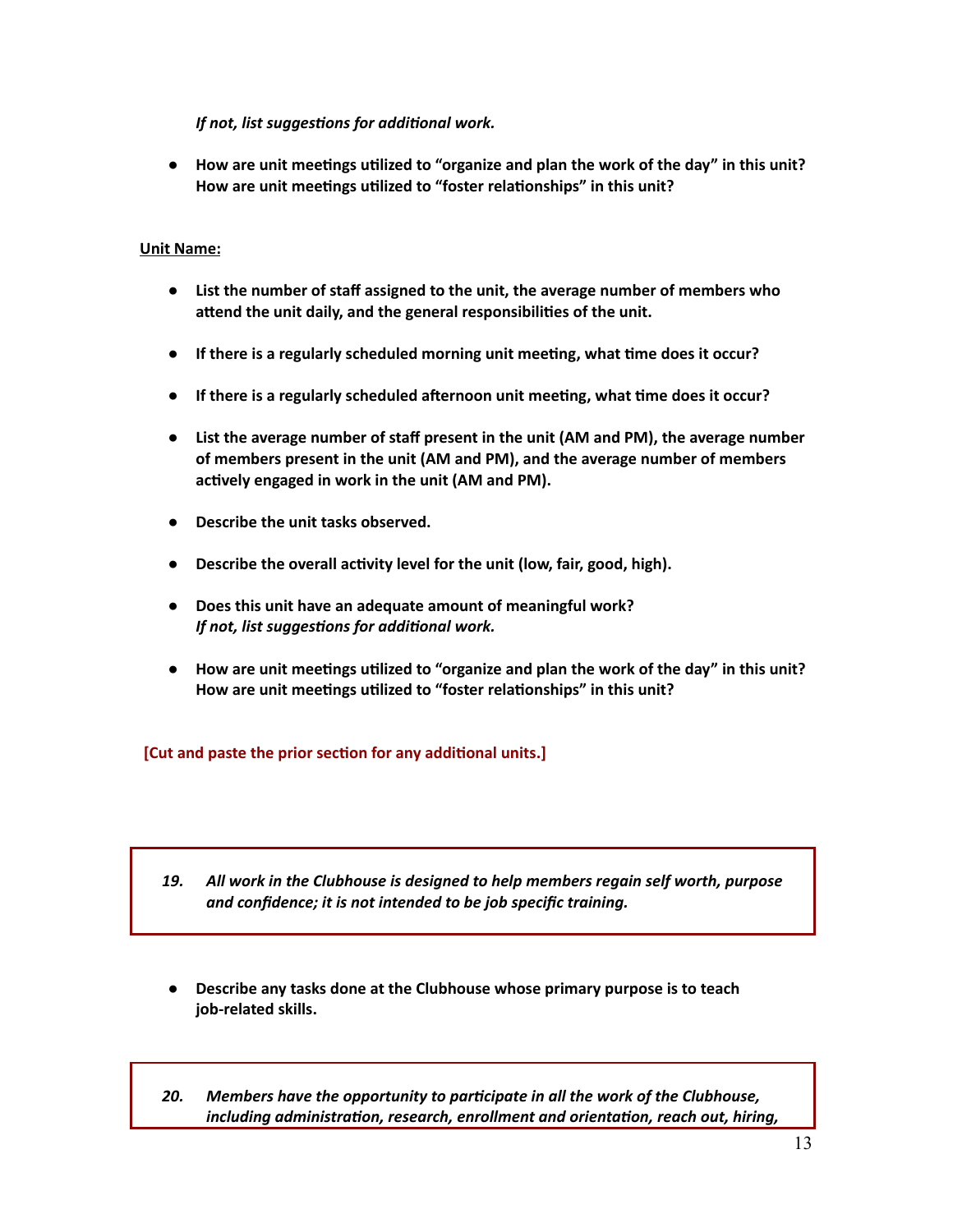*training* and *evaluation of staff, public relations, advocacy and evaluation of* **Clubhouse** *effectiveness.* 

- **● Describe how members are involved in each of these areas.**
	- **o Administration**
	- **o Research**
	- **o Intake**
	- **o** Orientation
	- **o Reach out**
	- **o Hiring of staff**
	- **o Evaluation** of staff
	- **o Public Relations**
	- **o Advocacy**
	- **o Evaluation of Clubhouse effectiveness**

#### **WORK-ORDERED DAY**

- **● What are your Clubhouse's greatest strengths in this secon of the Standards?**
- **● What does your Clubhouse need to improve in order to beer comply with the Work-Ordered Day section of the Standards?**

## **EMPLOYMENT**

*21. The Clubhouse enables its members to return to paid work through Transional Employment, Supported Employment and Independent Employment; therefore, the Clubhouse does not provide employment to members through in-house businesses, segregated Clubhouse enterprises or sheltered workshops.*

**[** The following questions are intended to help the faculty understand any extraordinary work **disincenves that your Clubhouse is experiencing as they impact on your Clubhouse's ability to meet the Employment Guidelines: ]**

**Systemic factors impacting on Clubhouse employment:** 

**o When members begin any form of paid work, is there any impact on their benefits/disability check? If yes, what is the specific impact?**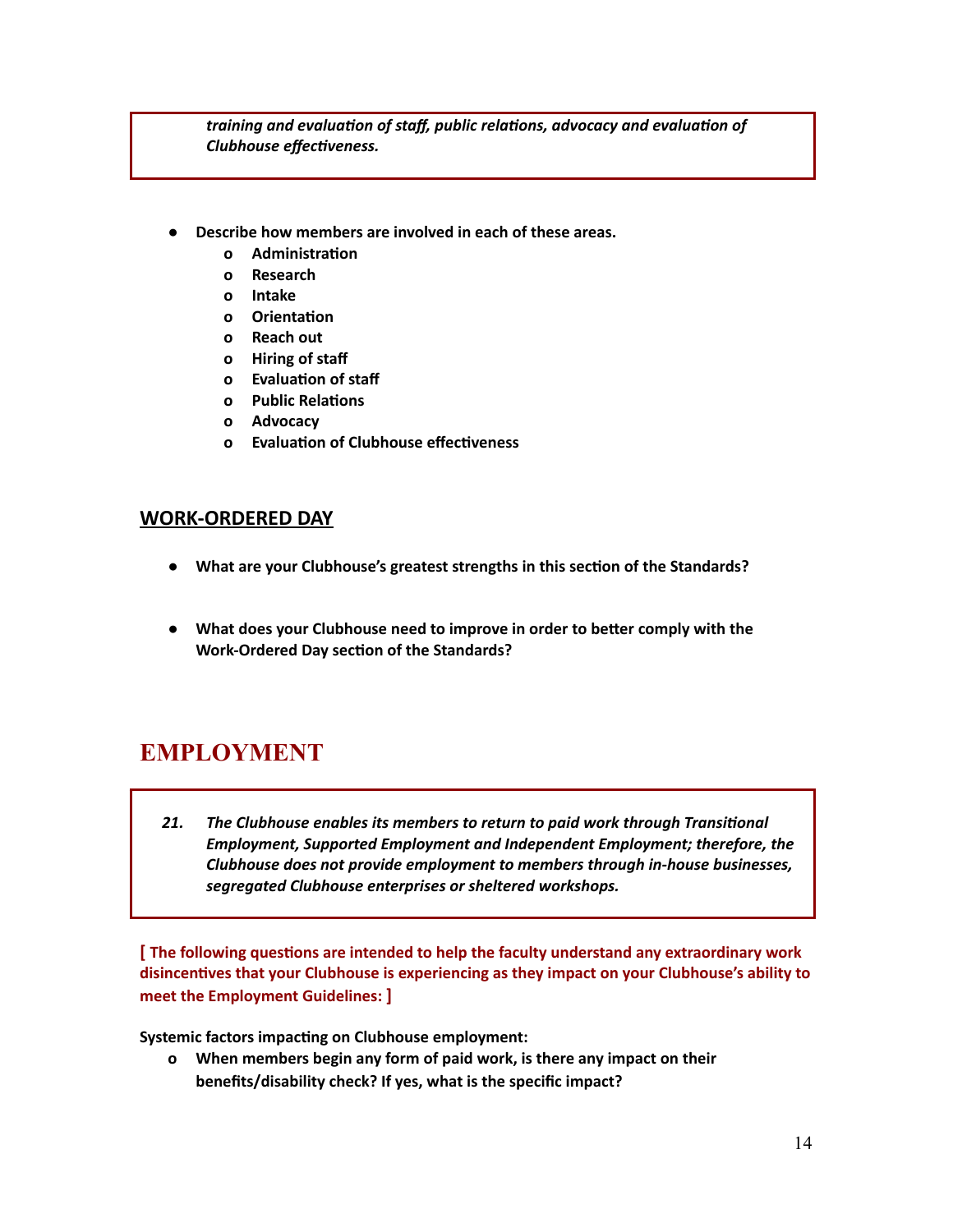- **o For a person receiving disability benefits, is there an amount of earned income above which there are exceponal consequences for maintaining benefits? If so, what is the amount and the consequences?**
- $\alpha$  **Is there competition from government wage subsidized programs? If so, please describe.**
- **o Are there local labor laws that affect the Clubhouse's ability to comply with the Employment Standards?**

**Situational factors impacting on Clubhouse employment:** 

- **o What is the current, local unemployment rate?**
- **o What** are comparable national or regional unemployment rates?
- **o List any unusual factors that typify your local employment situaon (i.e. a preponderance of shi work, broad unionizaon, seasonal economy, etc.)**
- **o List recent TE placement losses and describe the reason each was lost.**
- **● Describe any other factors that make Clubhouse employment unusually difficult.**
- **● Is the work of employment well integrated into the daily work of the Clubhouse units? Or is it centralized with one or two staff in an office seng?**
- **•** Is employment a visible function within the house, with displays of working members, **pictures of members at work, etc.? Is there a sense of energy and excitement about the employment opportunies in the Clubhouse?**
- **● Describe any in-house business or other enterprise that the Clubhouse operates.**
- **● Describe any TE jobs in which all of the members' co-workers are other people with disabilies.**

#### **Transitional Employment**

*22. The Clubhouse offers its own Transional Employment program, which provides as a right of membership opportunies for members to work on job placements in business and industry. As a defining characterisc of a Clubhouse Transional Employment program, the Clubhouse guarantees coverage on all placements during member absences. In addion the Transional Employment program meets the following basic criteria.*

**List the Clubhouse's current TE jobs in the following chart:**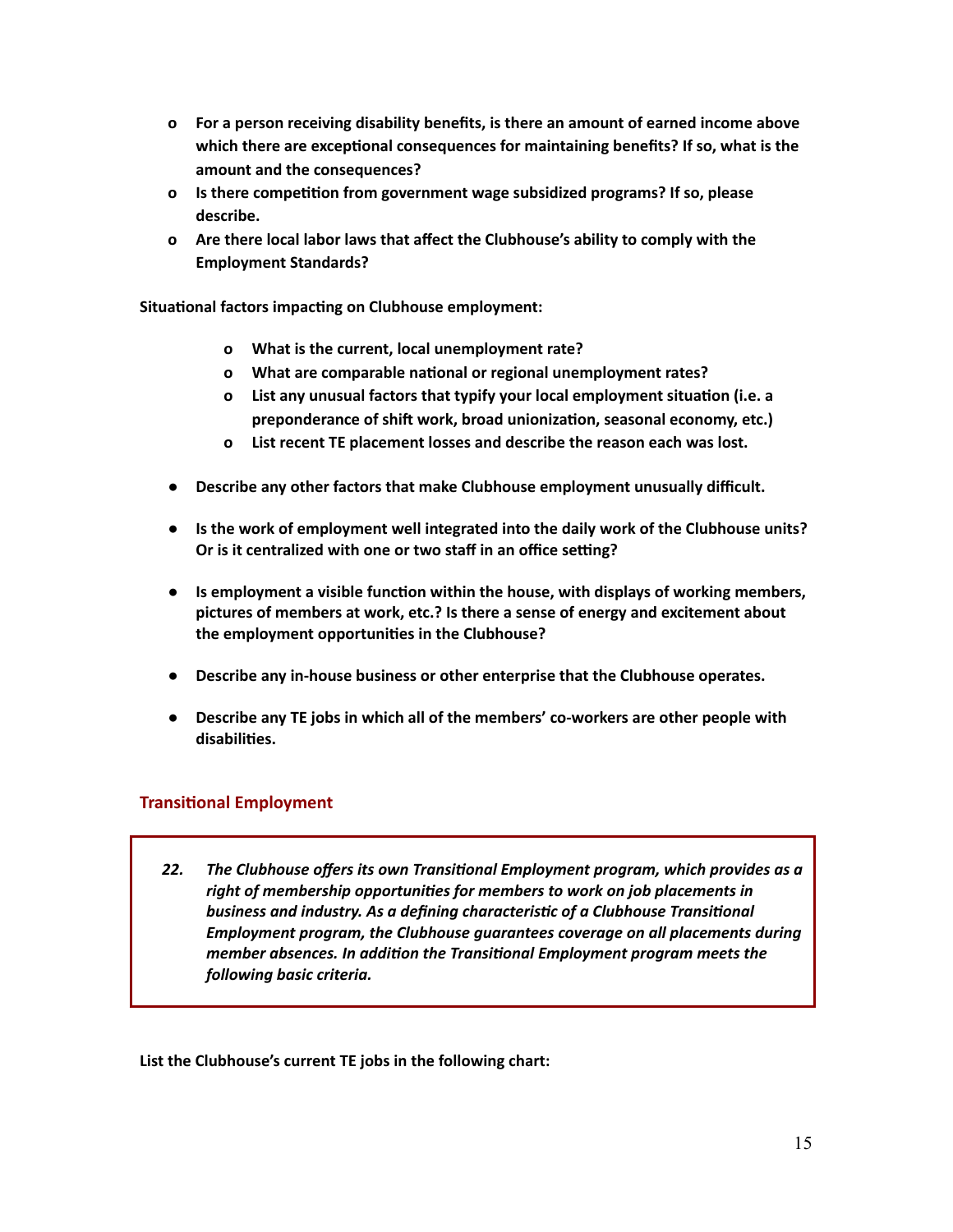| <b>Name</b> | Employer /<br>Company | Type of<br>work | <b>Hours per</b><br>week | <b>Start Date</b> | <b>Hourly</b><br>Wage | Date CH<br>acquired<br>TE job |
|-------------|-----------------------|-----------------|--------------------------|-------------------|-----------------------|-------------------------------|
|             |                       |                 |                          |                   |                       |                               |
|             |                       |                 |                          |                   |                       |                               |
|             |                       |                 |                          |                   |                       |                               |
|             |                       |                 |                          |                   |                       |                               |
|             |                       |                 |                          |                   |                       |                               |
|             |                       |                 |                          |                   |                       |                               |
|             |                       |                 |                          |                   |                       |                               |
|             |                       |                 |                          |                   |                       |                               |
|             |                       |                 |                          |                   |                       |                               |
|             |                       |                 |                          |                   |                       |                               |
|             |                       |                 |                          |                   |                       |                               |
|             |                       |                 |                          |                   |                       |                               |

- **•** What percentage of the Clubhouse's average work-ordered day attendance works on **TE?**
- **● On average, how many placements has the Clubhouse had over the course of the prior 12 months?**
- **● Describe the Clubhouse's current TE development efforts.**
- **•** Provide other relevant information in assessing the Clubhouse's TE effort.
- **● Is TE absence coverage guaranteed by the Clubhouse?**
- **● What percentage of TE absences are actually covered?**

#### *22.a The desire to work is the single most important factor determining placement opportunity.*

- **● Describe any job readiness assessments used to determine placement opportunity.**
- **● Describe the Clubhouse TE selecon process.**

#### **22.b** Placement opportunities will continue to be available regardless of level of *success in previous placements.*

**● How does a member's prior placement experience, parcularly failure, affect further placement opportunies?**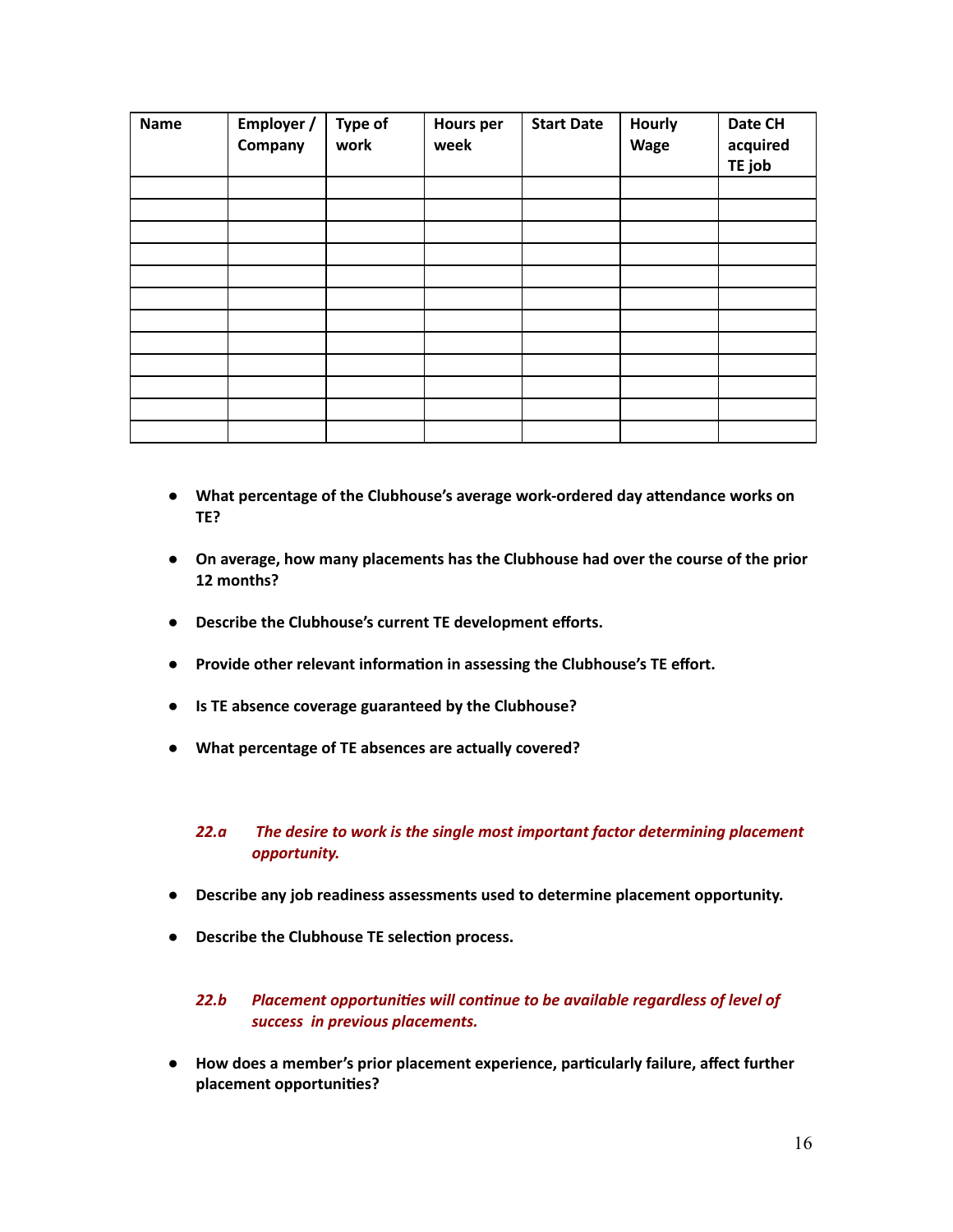#### *22.c Members work at the employer's place of business.*

**● Describe any TE jobs where members do not work at the employer's place of business.**

#### *22.d Members are paid the prevailing wage rate, but at least minimum wage, directly by the employer.*

- **● Describe any jobs that do not pay at least minimum wage, and the reason for having them.**
- **● Describe any TE placements that are not paid directly by the employer, and why they aren't.**

#### *22.e Transional Employment placements are drawn from a wide variety of job opportunies.*

- **● How many of the Clubhouse's TE jobs are at mental health-related agencies?**
- **● Describe any group placements the Clubhouse operates.**
	- **o job** duties
	- **o location** of the work.
	- **o number of members involved and the**
	- **o frequency of their work**
	- **o number of staff involved and their schedule on the placement**
	- **o and whether members commit to a regular work schedule**

#### **22. f** Transitional *Employment placements* are part-time and time-limited, generally 15 to 20 hours per week and from six to nine months in duration.

**•** How many of the Clubhouse's TE placements are between 6-9 months in duration? **What** is the duration of the remaining placements?

#### **22.g Selection and training of members on Transitional Employment is the** *responsibility of the Clubhouse, not the employer.*

- **● Describe the Clubhouse's TE training process.**
- **● In what ways, if any, is the employer involved in the selecon and/or training of members on TE?**
- *22.h Clubhouse members and staff prepare reports on TE placements for all appropriate agencies dealing with members' benefits.*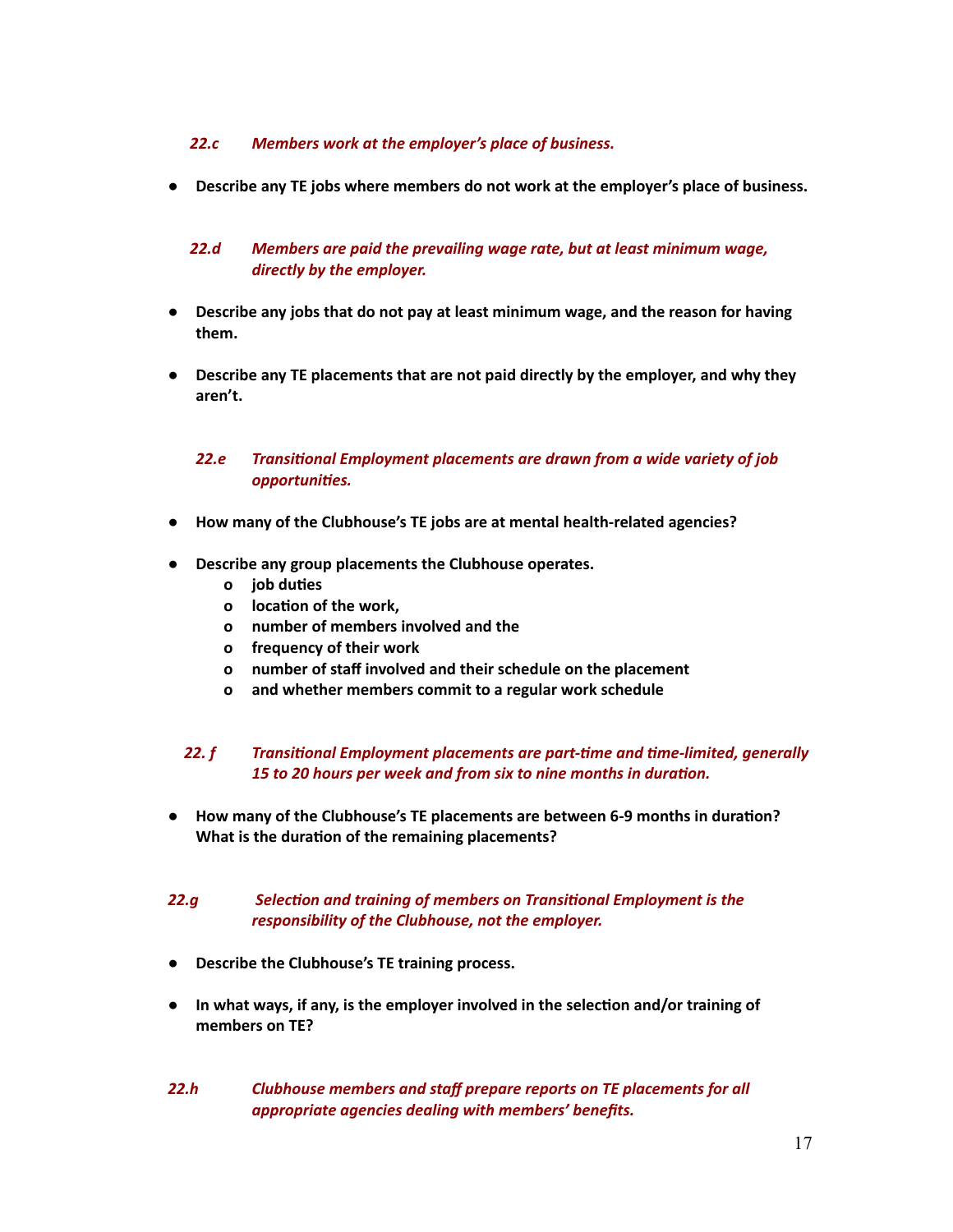- **● Describe how reports on TE wages are generated for agencies dealing with members' benefits.**
- *22.i Transional Employment placements are managed by Clubhouse staff and members and not by TE specialists.*
- **● Are there any Clubhouse staff who do not share in TE placement management responsibilies? If so, what are the reasons they do not?**
- **● Are there staff whose only Clubhouse responsibility is employment and employment development? If so, describe.**
- **22.j** There are no TE placements within the Clubhouse. Transitional Employment *placements at an auspice agency must be off site from the Clubhouse and meet all of the above criteria.*
- **● Describe any TE placements within the Clubhouse, and the raonale for these placements.**

#### **Supported and Independent Employment**

- *23. The Clubhouse offers its own Supported and Independent Employment programs to assists members to secure, sustain and subsequently, to beer their employment. As a defining characterisc of Clubhouse Supported Employment, the Clubhouse maintains a relaonship with the working member and the employer. Members and staff in partnership determine the type, frequency and locaon of desired supports*
- **● Please complete the following to list the members who have been assisted by the Clubhouse to start an SE or IE job in the prior 12 months?**

| <b>Name</b> | Employer/Compan<br>v | <b>Type of</b><br>work | Hours pr.<br><b>Week</b> | <b>Start</b><br>Date | <b>Hourly</b><br>wage | Type of support<br>Clubhouse<br>provides |
|-------------|----------------------|------------------------|--------------------------|----------------------|-----------------------|------------------------------------------|
|             |                      |                        |                          |                      |                       |                                          |
|             |                      |                        |                          |                      |                       |                                          |
|             |                      |                        |                          |                      |                       |                                          |
|             |                      |                        |                          |                      |                       |                                          |
|             |                      |                        |                          |                      |                       |                                          |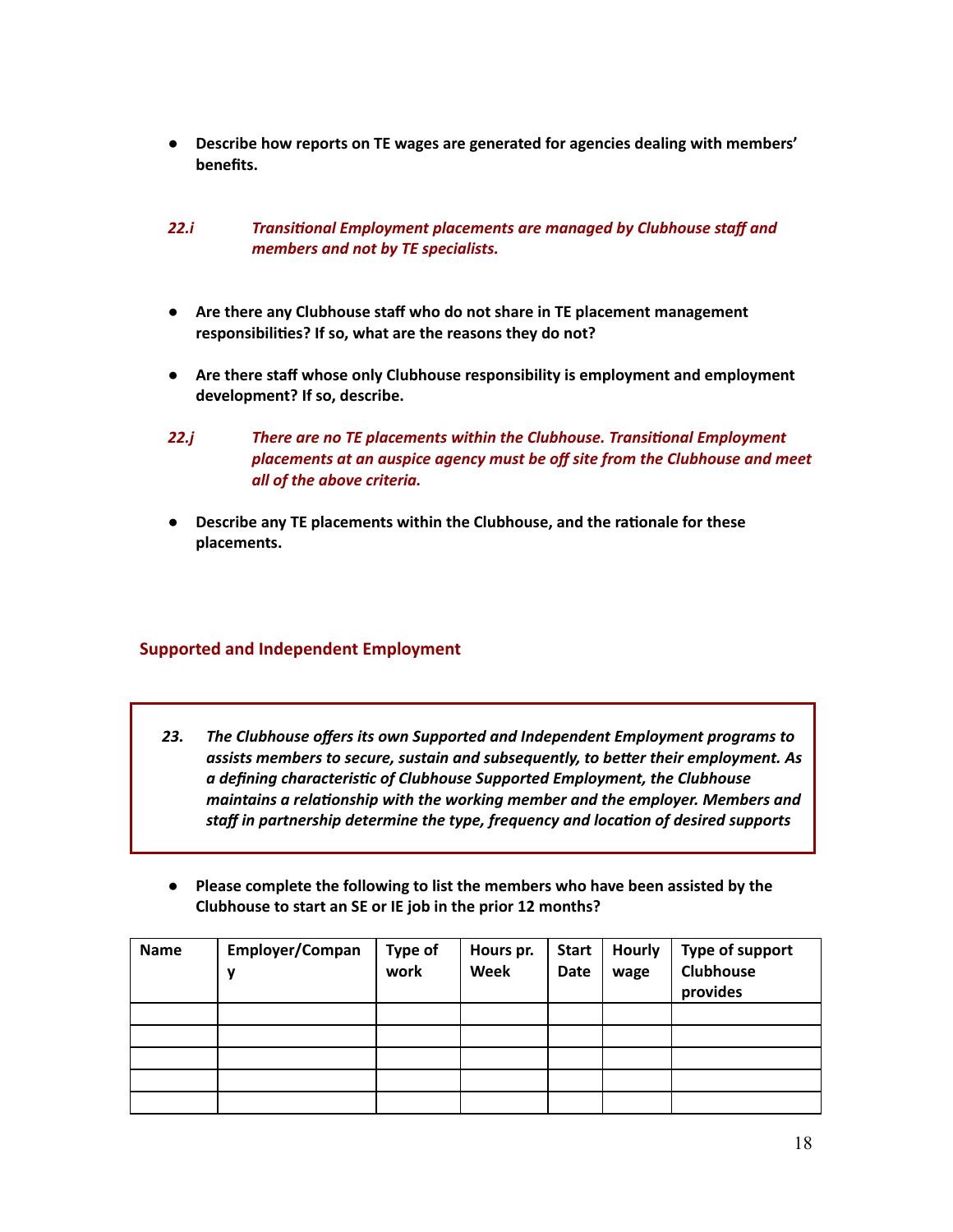- **● Please list the members that the Clubhouse currently is assisng to start an SE or IE, and note if the member previously have been working on TE :**
- **● Describe the Clubhouse staff role in assisng members to access and maintain Independent or Supported Employment.**
- **● Are all staff involved in assisng members access and maintain SE/IE jobs? If not, please describe:**
- **● How has the Clubhouse helped members reduce dependency on public benefits and move into employment in the last year? How many members have done so?**
- **● Does the Clubhouse ulize the Individual Placement Support (IPS) model, or other Supported Employment models? If so, please describe:**
- *24. Members who are working independently connue to have available all Clubhouse supports and opportunies, as well as parcipaon in evening and weekend programs.*
- **● Describe how the Clubhouse supports members working in me-unlimited employment, in the following areas.**
	- **o Advocacy for entlements:**
	- **o Assistance with housing:**
	- **o Assistance with clinical issues:**
	- **o Assistance with legal issues:**
	- **o Assistance with financial issues:**
	- **o Assistance with personal issues:**
	- **o Assistance** with community integration:
	- **o Weekend and evening programming geared for needs of working members:**

#### **EMPLOYMENT**

**● What are your Clubhouse's greatest strengths in this secon of the Standards?**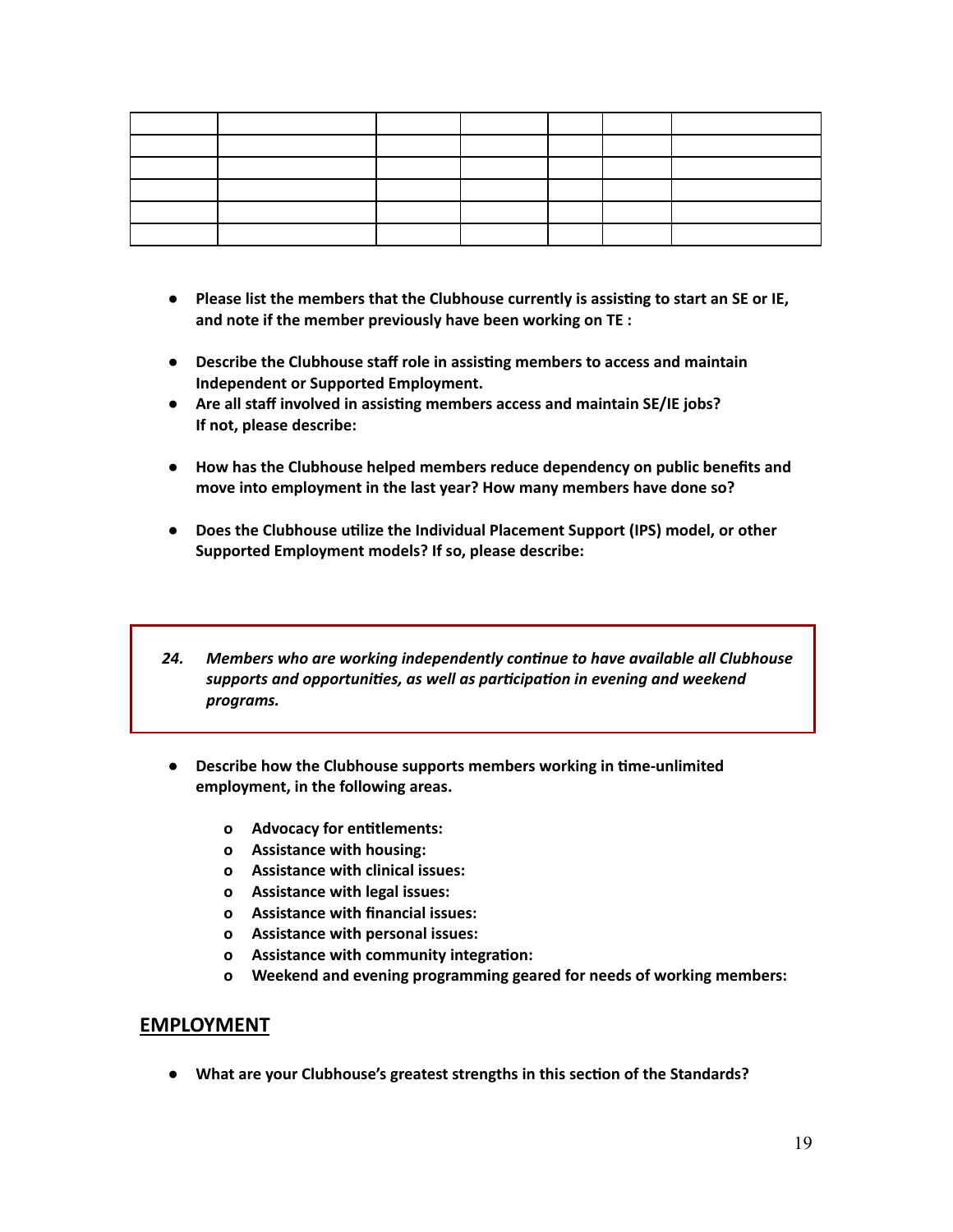**● What does your Clubhouse need to improve in order to beer comply with the Employment section of the Standards?** 

# **EDUCATION**

- **25.** The Clubhouse assist members to further their vocational and educational goals by *helping them take advantage of educaon opportunies in the community. When the Clubhouse also provides an in-house educaonal program, it significantly ulizes the teaching and tutoring skills of members.*
- **● Describe how the Clubhouse is organized to assist members to** *access and sustain* **adult education opportunities in the community.**
- **•** Describe in-house education program(s)

**Please complete the following if your Clubhouse has In-house Education classes:** 

| <b>CLASS</b> | Instructor<br>(Professional?<br><b>Member? Staff?</b><br>Other?) | Day of<br>week | Time of day | Location | Avg. #<br><b>Attendees</b> |
|--------------|------------------------------------------------------------------|----------------|-------------|----------|----------------------------|
|              |                                                                  |                |             |          |                            |
|              |                                                                  |                |             |          |                            |
|              |                                                                  |                |             |          |                            |
|              |                                                                  |                |             |          |                            |
|              |                                                                  |                |             |          |                            |
|              |                                                                  |                |             |          |                            |

- **● If the Clubhouse has an in-house Educaon Program, in what ways are members involved in the teaching/tutoring, organizaonal and administrave aspects of the Clubhouse's Education Program?**
- **● If the Clubhouse has an in-house Educaon Program, is there a designated space for classes and/or tutoring?**
- **● Does your Clubhouse transport members to school?**
- **•** Are member's educational goals and pursuits discussed in your Clubhouse meetings?
- **● What supports does the Clubhouse provide for members in school?**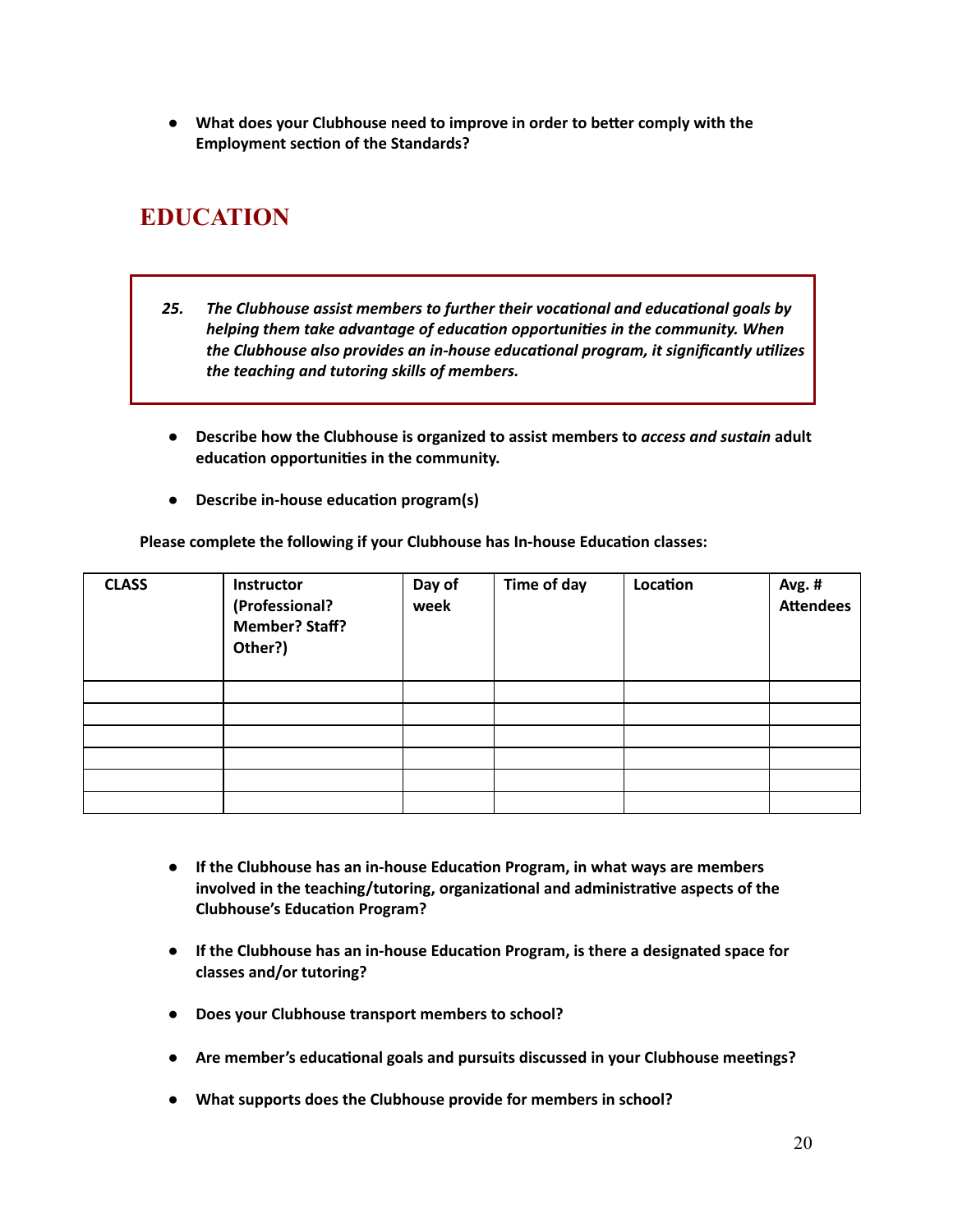- **● Does your Clubhouse have a scholarship fund for members to go to school?**
- **● Is there a sense of urgency about educaon throughout the Clubhouse?**
- **● Are the services and opportunies associated with educaon accessible and clear in the Clubhouse?**
- **•** Does the Supported Education effort have a vocational focus, intended to improve **members' place in the work force?**

**\*\*\*\*\***

**List the names of members who are currently enrolled in degree or vocaonal programs in the community, and the schools and educational programs they attend. Note those who enrolled within the prior 12 months (with date of enrollment).**

| <b>Name</b> | <b>School</b> | Program | <b>Date Started</b> |
|-------------|---------------|---------|---------------------|
|             |               |         |                     |
|             |               |         |                     |
|             |               |         |                     |
|             |               |         |                     |
|             |               |         |                     |
|             |               |         |                     |
|             |               |         |                     |
|             |               |         |                     |
|             |               |         |                     |

**List names of members who are enrolled in other self-enrichment programs in the community, and** the schools and educational programs they attend.

| <b>Name</b> | School | Program | <b>Date Started</b> |
|-------------|--------|---------|---------------------|
|             |        |         |                     |
|             |        |         |                     |
|             |        |         |                     |
|             |        |         |                     |
|             |        |         |                     |

#### **EDUCATION**

- **● What are your Clubhouse's greatest strengths in this secon of the Standards?**
- **● What does your Clubhouse need to improve in order to beer comply with the Education section of the Standards?**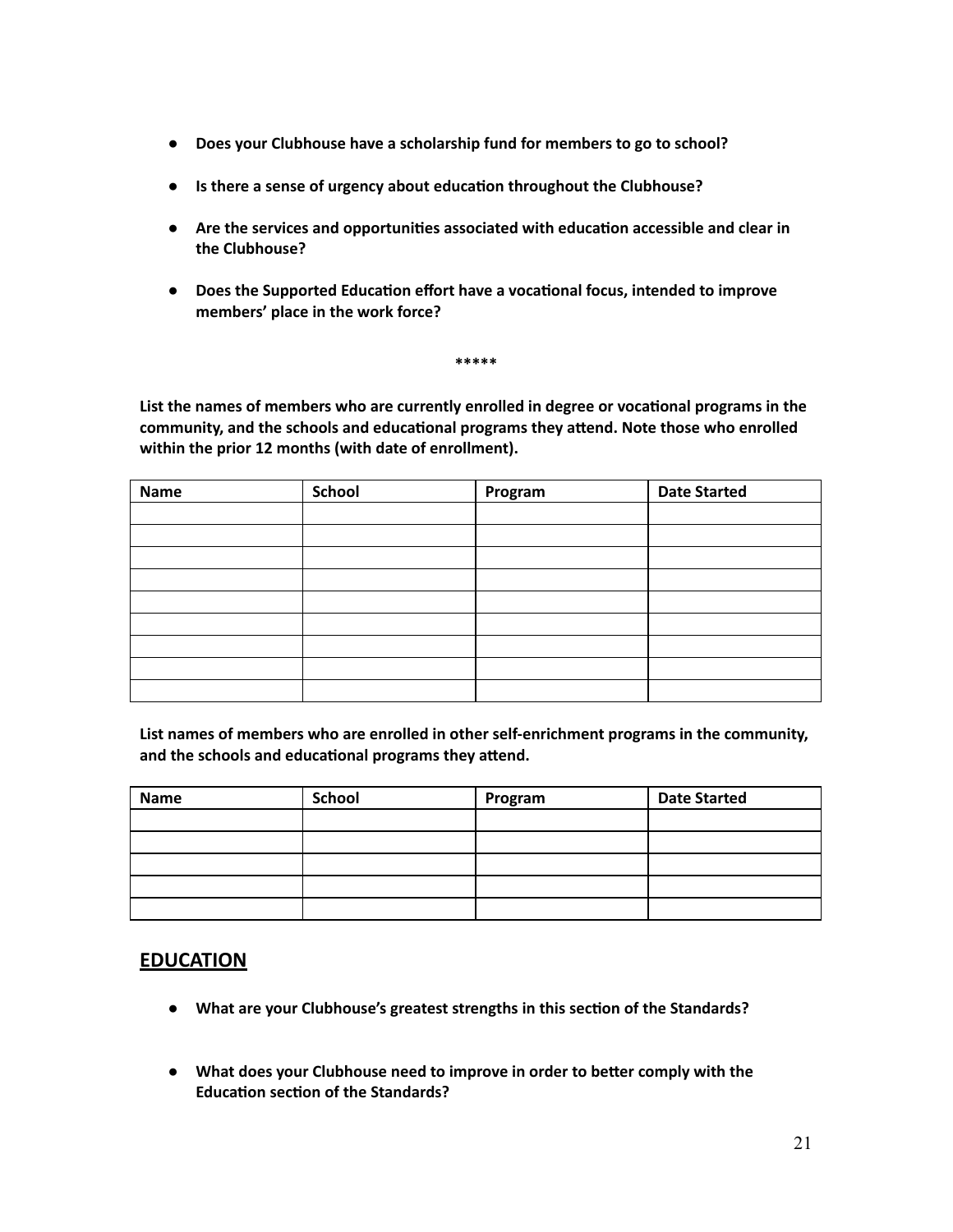### **FUNCTIONS OF THE HOUSE**

- *26. The Clubhouse is located in an area where access to local transportaon can be assured, both in terms of geng to and from the program and accessing TE opportunies. The Clubhouse provides or arranges for effecve alternaves whenever access* to *public transportation is limited.*
- **•** Is public transportation adequate for meeting all the transportation needs of the **Clubhouse? If not, does the Clubhouse have its own (or access to) vehicle(s), drivers, and control over** how and when the transportation system works?
- **•** Is transportation adequate to ensure that members can get to TE jobs? **Describe** any ways in which limited transportation restricts the range of TE placements **the Clubhouse develops.**
- **• Is the Clubhouse dependent on external agency transportation systems (i.e. residential programs)? If so, are hours of transport structured to facilitate Clubhouse hours of operaon?**
- **● If the Clubhouse ulizes its own van(s), do members regularly parcipate in the Clubhouse transportation functions?**
- **● Are members allowed to drive the Clubhouse and/or agency vehicles?**
- *27. Community support services are provided by members and staff of the Clubhouse. Community support activities* are *centered* in the work *unit structure* of the *Clubhouse. They include helping with entlements, housing and advocacy, promong healthy lifestyles, as well as assistance in accessing quality medical, psychological, pharmacological and substance abuse services in the community.*
- **● In what ways are members' community support needs addressed through the Clubhouse units?**
- **● Do most members have external case managers? If so, describe how this affects unit-based community support.**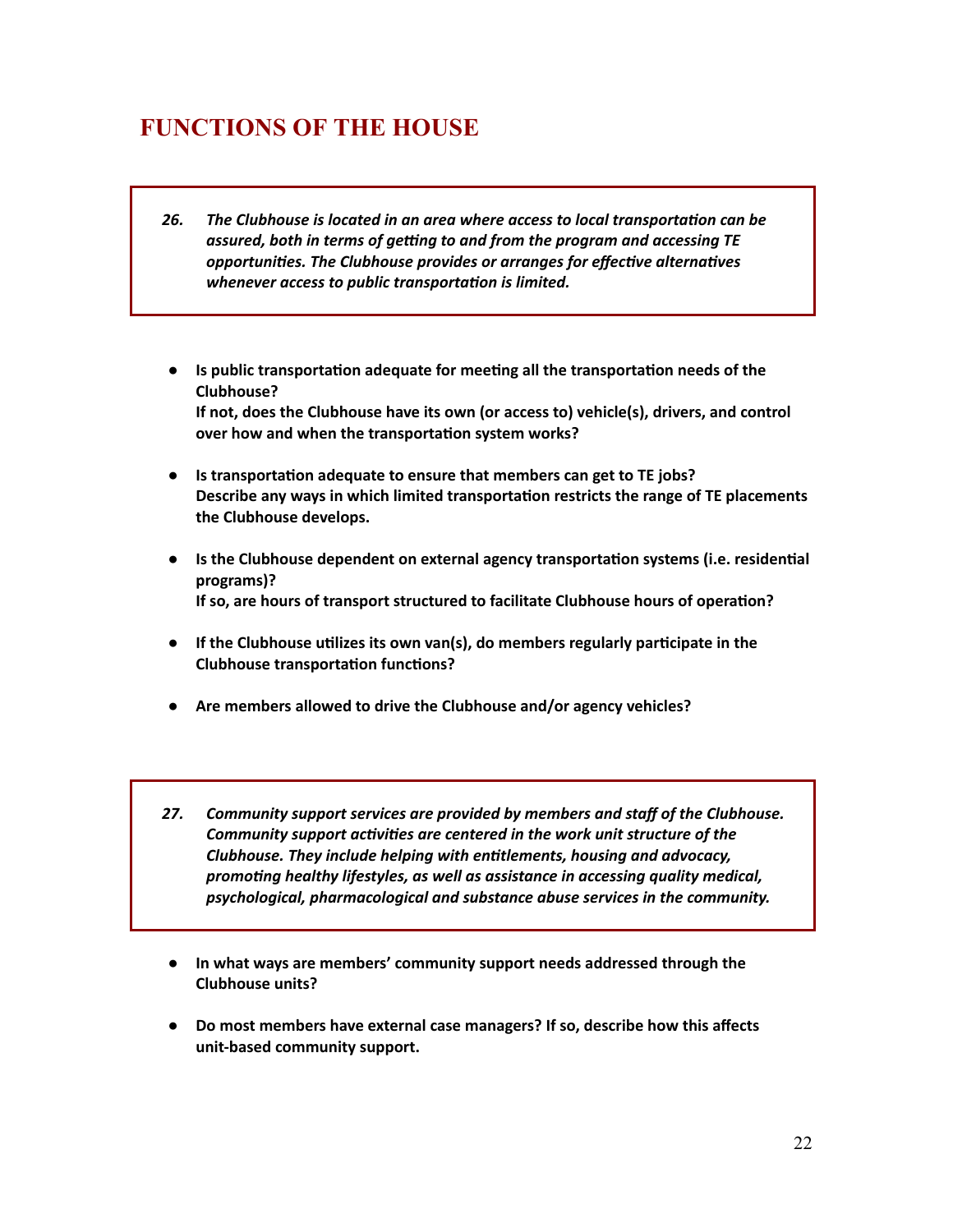- **● Are unit members and staff knowledgeable about community resources available to members, including housing, substance abuse intervenons, medical and psychological services, advocacy, and entlements? Describe.**
- 28. The Clubhouse provides assistance, activities and opportunities designed to help *members develop and maintain healthy lifestyles.*
- **● Describe the Clubhouse's efforts to promote healthy lifestyles throughout the Clubhouse community.**
- **● What new iniaves has your Clubhouse introduced in the last year to encourage healthy lifestyles:**
- **• Describe** how your Clubhouse meals reflect a focus on healthy eating and nutrition:
- **● Describe the Clubhouse's effort to secure good access to healthcare for members:**
- **•** Is the Clubhouse cooperating with local health care providers in conducting routine **health screening and risk assessment for members? Please describe:**

**If the Clubhouse provides regularly scheduled wellness related acvies/classes, please list in the following chart.** Please **include** wellness activities incorporated into your social program:

| <b>Activity</b> | Instructor<br>Instructor<br>(Professional?<br><b>Member? Staff?</b><br>Other?) | Day of<br>week | Time of day | Location | Avg. #<br><b>Attendees</b> |
|-----------------|--------------------------------------------------------------------------------|----------------|-------------|----------|----------------------------|
|                 |                                                                                |                |             |          |                            |
|                 |                                                                                |                |             |          |                            |
|                 |                                                                                |                |             |          |                            |
|                 |                                                                                |                |             |          |                            |
|                 |                                                                                |                |             |          |                            |
|                 |                                                                                |                |             |          |                            |
|                 |                                                                                |                |             |          |                            |
|                 |                                                                                |                |             |          |                            |

**● How does your Clubhouse measure improved health outcomes?**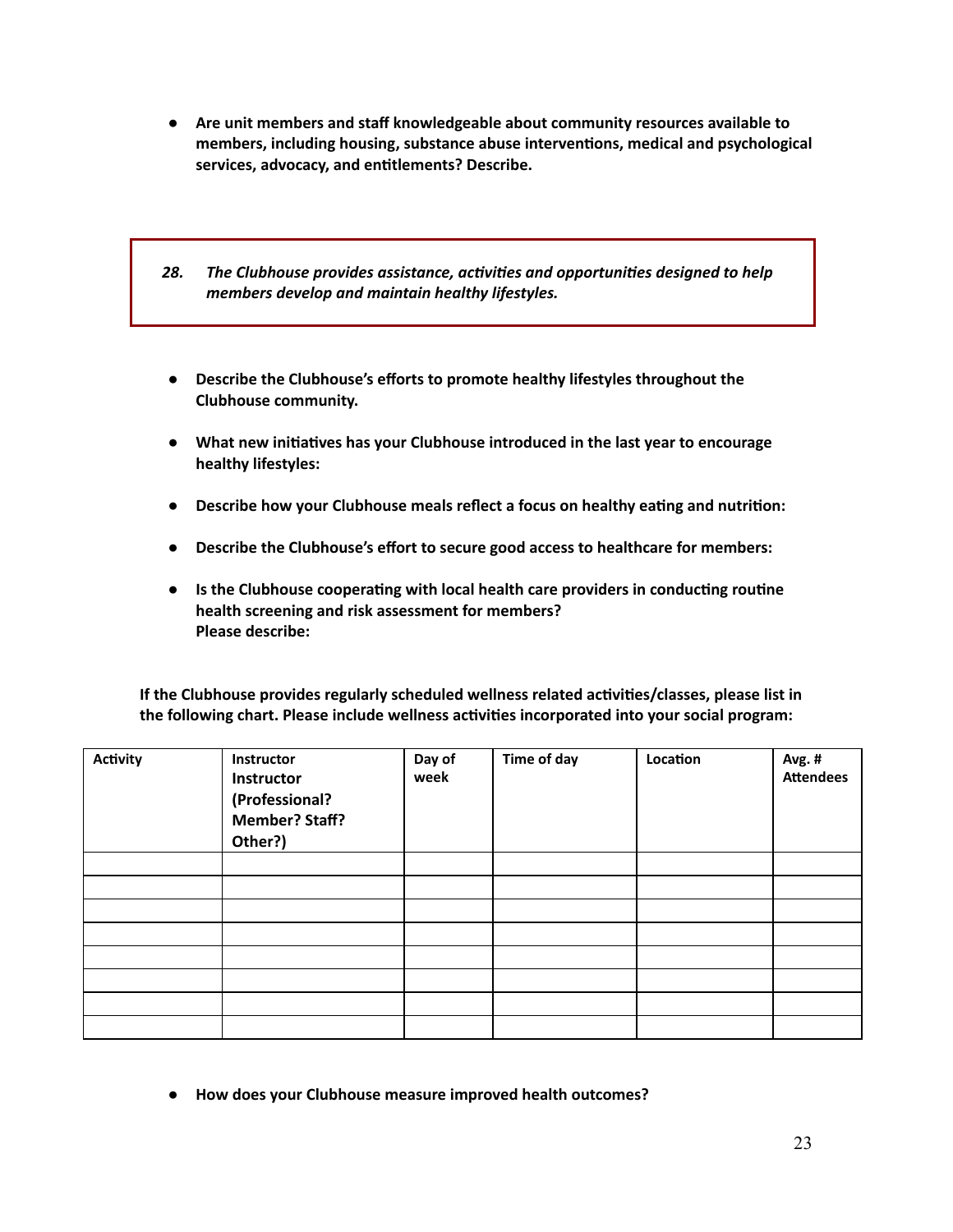- **•** Does your Clubhouse track results of your wellness initiatives? **If so, describe:**
- **● Does your Clubhouse have a survey to promote and discuss members' health? If** so, please attach to the self-study.
- *29.* The Clubhouse is committed to securing a range of choices of safe, decent and *affordable housing for all members. The Clubhouse has access to housing opportunies that meet these criteria, or if unavailable, the Clubhouse develops its own housing program. Clubhouse housing programs meet the following basic criteria.*
	- *a. Members and staff manage the program together.*
	- *b. Members who live there do so by choice.*
	- $c.$  Members choose the *location of their housing and their roommates.*
	- *d. Policies and procedures are developed in a manner congruent with the rest of the Clubhouse culture.*
	- *e. The level of support increases or decreases in response to the changing needs of the member.*
	- *f. Members and staff acvely reach out to help members keep their housing, especially during periods of hospitalization.*
- **● Do members idenfy housing as a significant concern in this community? If so, describe.**
- **● Does the Clubhouse partner with the auspice agency or other community agencies to ensure that there are adequate opportunies for "safe, decent and affordable housing."**
- **•** In what ways does the Clubhouse keep track of members' housing situations, and **whether** or not these situations are truly providing 'safe, decent, and affordable' **housing to its members?**
- **● If the Clubhouse does not have its own housing program, describe the ways in which the Clubhouse assists members with their housing needs.**
- **● How does the Clubhouse encourage and assist members to move into progressively more** independent housing situations?
- **● If the Clubhouse has its own housing, answer the following:**
	- **o How and by whom is Clubhouse housing managed?**
	- **o Describe how members are placed in the Clubhouse's various housing opportunies.**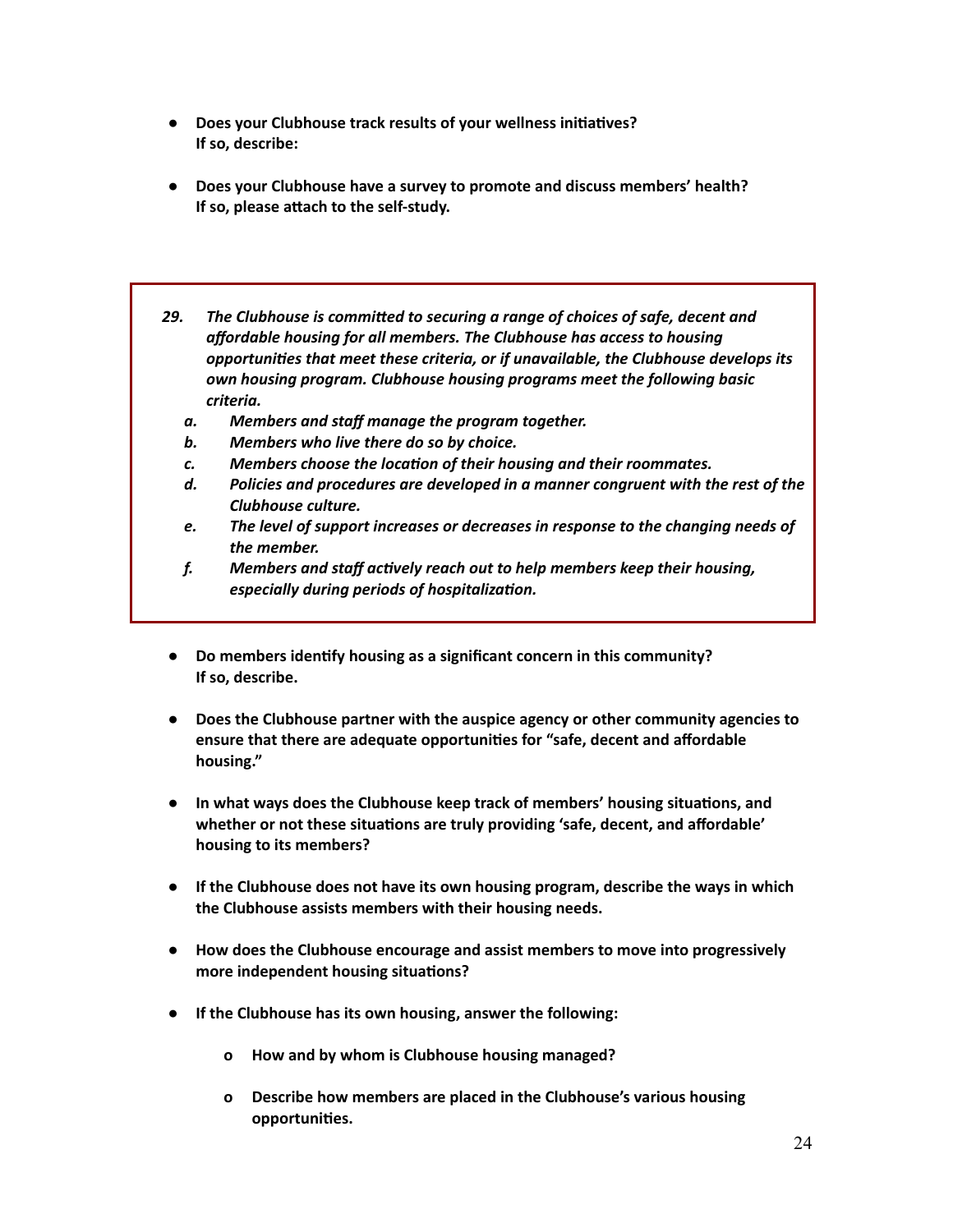- **o Describe member involvement in choice of where they would like to live, and with whom.**
- **o How are policies and procedures developed for the Clubhouse housing program?**
- **o Does the level of support change in response to members' needs? Describe.**
- **o How do Clubhouse members and staff assist members to keep their housing?**

30. On a regular basis, the Clubhouse conducts an objective evaluation of its *effectiveness on a regular basis including Clubhouse International Accreditation.* 

- **● How does your Clubhouse track data regarding:**
	- **o Employment**
	- **o Education**
	- **o Wellness**
	- **o Reach out**
	- **o Member** satisfaction
	- **o Housing**
	- **o Other?**
- *31. The Clubhouse director, members, staff and other appropriate persons parcipate in a three-week training program in the Clubhouse Model at a cerfied training base.*
- **● Has the current Director parcipated in Comprehensive Clubhouse training? When?**
- **● Have the direct supervisors and those with most authority over the Clubhouse** attended the 3<sup>rd</sup> week of Clubhouse training? **When?**
- **● When was the last me the Clubhouse parcipated in Comprehensive Clubhouse training? Who went? Where?**
- **● Please list all current staff that have parcipated in Comprehensive Clubhouse training, with name of Training Base and dates of training:**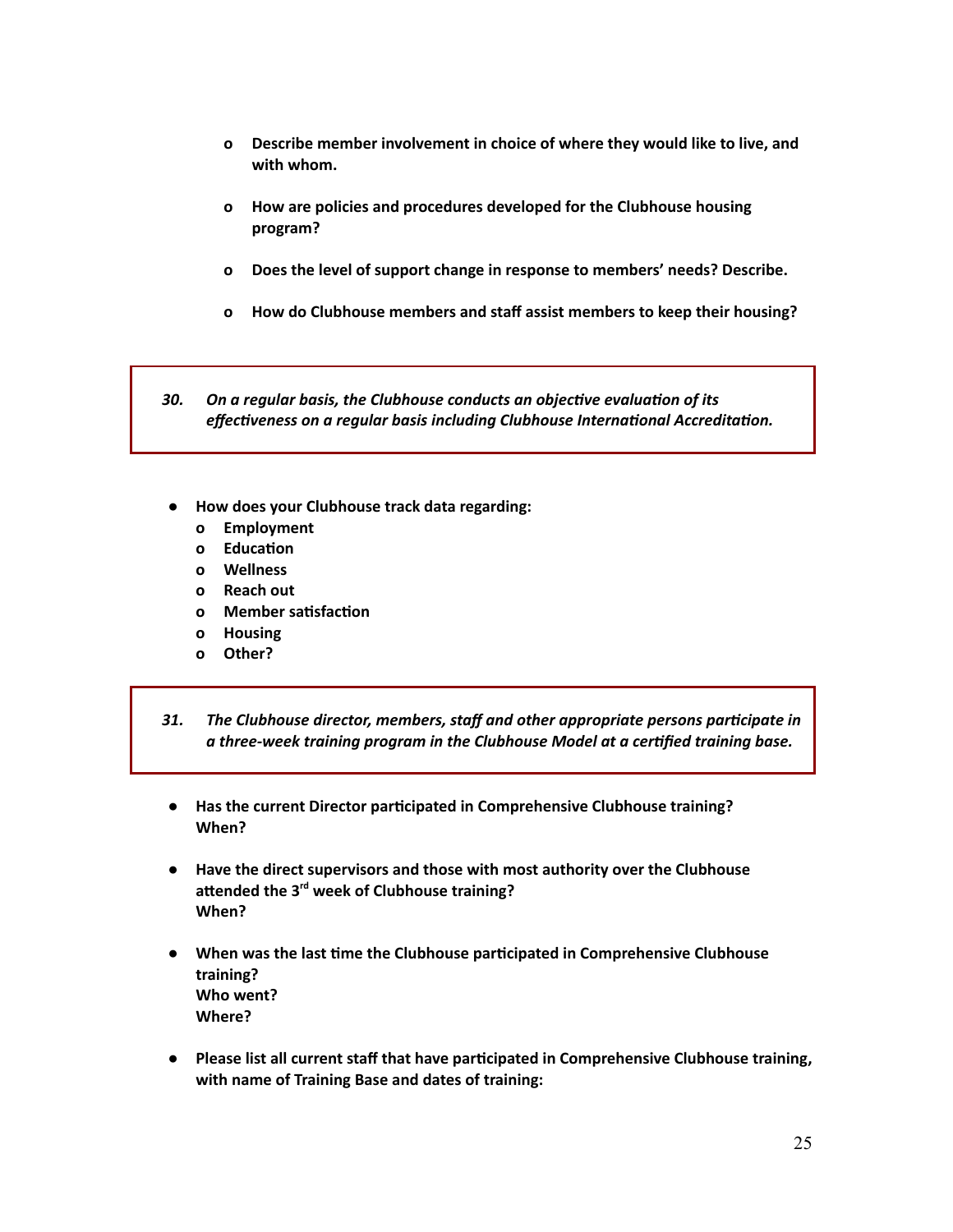- **● Please list all current members that have parcipated in Comprehensive Clubhouse training, with name of Training Base and dates of training:**
- **● Describe any budget plan that the Clubhouse has to ensure that staff and members are trained on a regular basis.**
- *32.* The Clubhouse has recreational and social programs during evenings and on *weekends. Holidays are celebrated on the actual day they are observed.*
- **● Are there any Clubhouse staff who do not have regularly scheduled responsibility to staff the evening/weekend/holiday program? If so, which ones?**
- **● Please list the hours of the regularly scheduled evening social program:**

**Please list the hours of the regularly scheduled weekend social program:**

**Please list the holidays that your Clubhouse regularly celebrates together, on the day it is observed:**

**If your Clubhouse is closed on any major cultural holidays, what is the reason?**

**•** Describe the Clubhouse's range of social/recreation activities, and where they take **place.**

#### **FUNCTIONS OF THE HOUSE**

- **● What are your Clubhouse's greatest strengths in this secon of the Standards?**
- **● What does your Clubhouse need to improve in order to beer comply with the Functions of the House section of the Standards?**

## **FUNDING, GOVERNANCE AND ADMINISTRATION**

*33. The Clubhouse has an independent board of directors, or if it is affiliated with a sponsoring agency, has a separate advisory board comprised of individuals uniquely*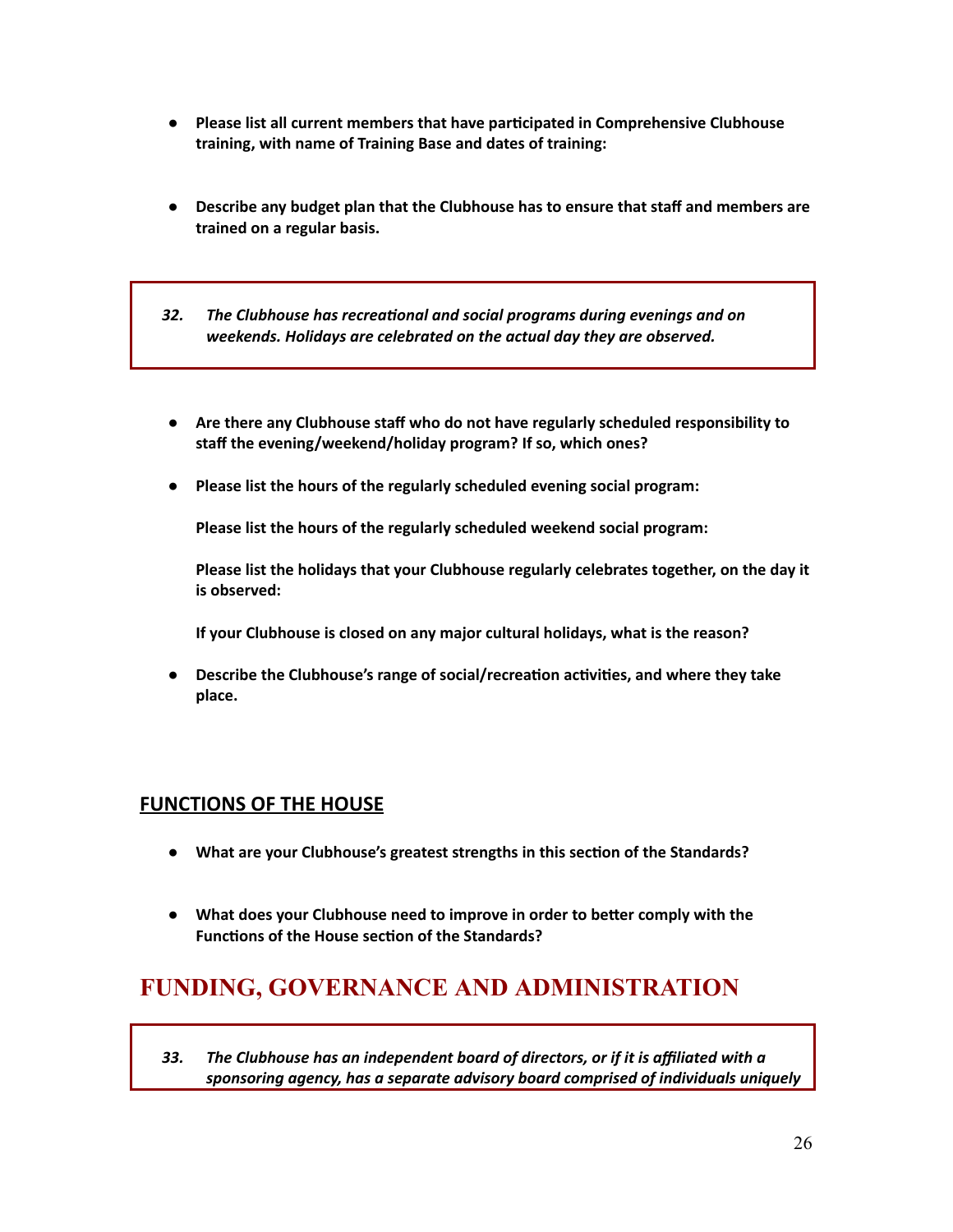*posioned to provide financial, legal, legislave, employment development, consumer and community support and advocacy for the Clubhouse.*

- **● Does the Clubhouse have an independent board of directors, or if it is affiliated with a sponsoring** agency, a separate advisory board? If not, provide rationale.
- **● List board (or advisory board) members by name and tle/posion in the community, and which kind(s) of assistance each person can provide. (fiscal assistance, legal assistance, legislave assistance, consumer perspecve, community support, and advocacy for the Clubhouse., employment development and fundraising)**
- **•** How often does the board meet?
- **● What percentage of the board represents Clubhouse members and staff and other individuals associated with the mental health/health field?**
- **● Describe the primary achievements of the Board during the last year.**
- *34. The Clubhouse develops and maintains its own budget, approved by the board or advisory board prior to the beginning of the fiscal year and monitored rounely during the fiscal year.*
- **● Describe the Clubhouse's role in the development and maintenance of its budget.** *Please attach a copy* of *the Clubhouse's budget.*
- **● Is the development and maintenance of the Clubhouse's budget incorporated into the work of the Clubhouse community and work units? If so, how?**
- **• Describe the board or advisory board's role in relation to the Clubhouse budget.**

*35.* Staff salaries are competitive with comparable positions in the mental health field.

**● Describe how staff salaries compare with comparable posions in the local mental health community.**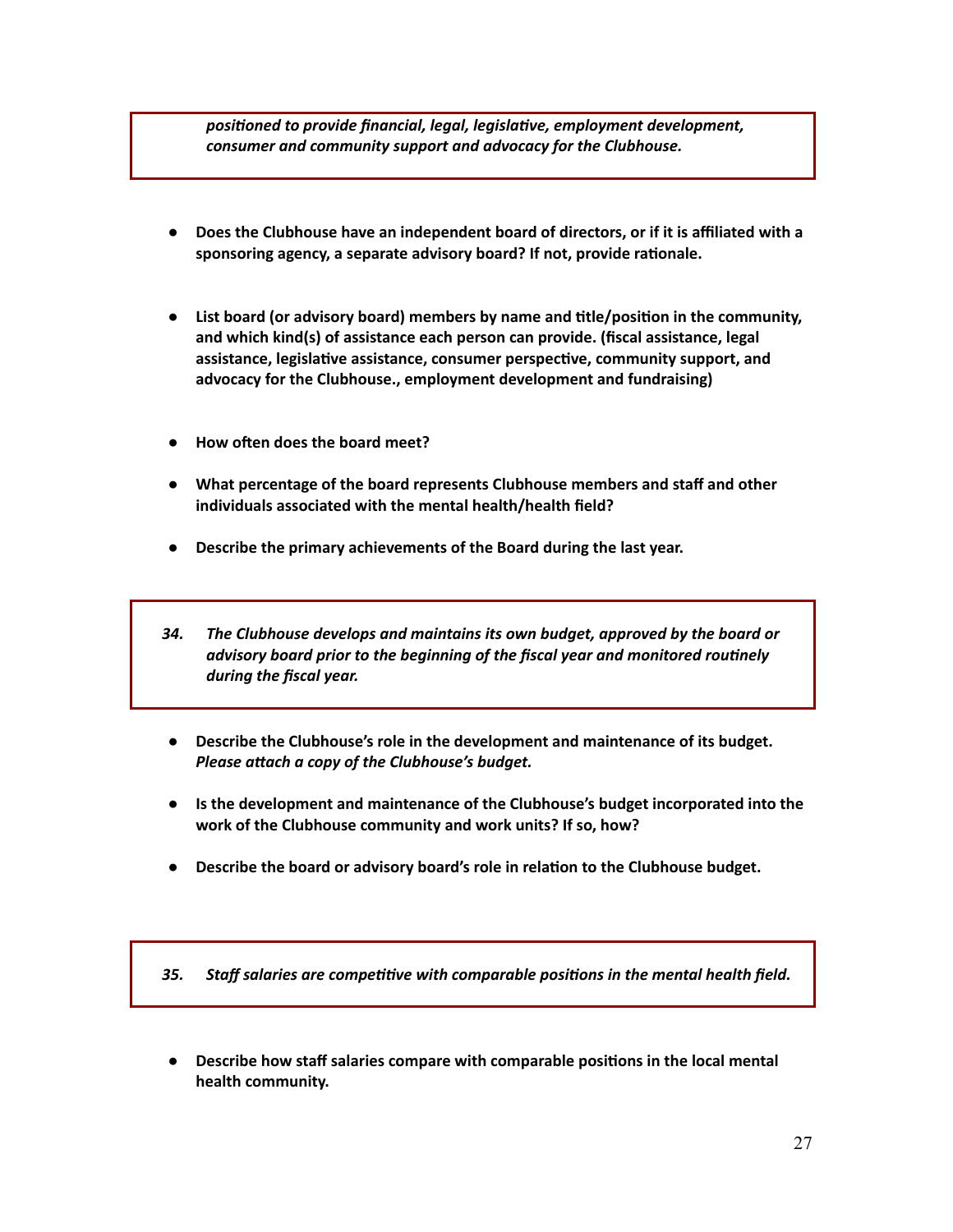- *36. The Clubhouse has the support of appropriate authories and all necessary licenses and Accreditations. The Clubhouse collaborates with people and organizations that can increase its effectiveness in the broader community.*
- **● Does the Clubhouse have adequate support from local mental health authories, and from its auspice agency (if applicable)? Describe.**
- **● List all Clubhouse licenses and Accreditaons.**
- **•** Describe the Clubhouse's relationships with the local community, including family **groups, consumer groups, and professional organizaons.**

- *37. The Clubhouse holds open forums and has procedures which enable members and staff* to actively participate in decision making, generally by consensus, regarding *governance, policy making, and the future direcon and development of the Clubhouse.*
- **● Does the Clubhouse hold a regular forum in which members and staff make decisions about Clubhouse governance, policy, and the future direcon of the Clubhouse? If so: how oen, and when are the meengs held? Who** attends? **How many attend (staff and members)? Cite recent examples of decisions made. Who leads the meeng, and how is the agenda developed? Are decisions reached through a process of consensus building, or through some other means?**
- **● If there is no regular policy or decision-making meeng, how are decisions generally made in the Clubhouse?**

#### **FUNDING, GOVERNANCE AND ADMINISTRATION**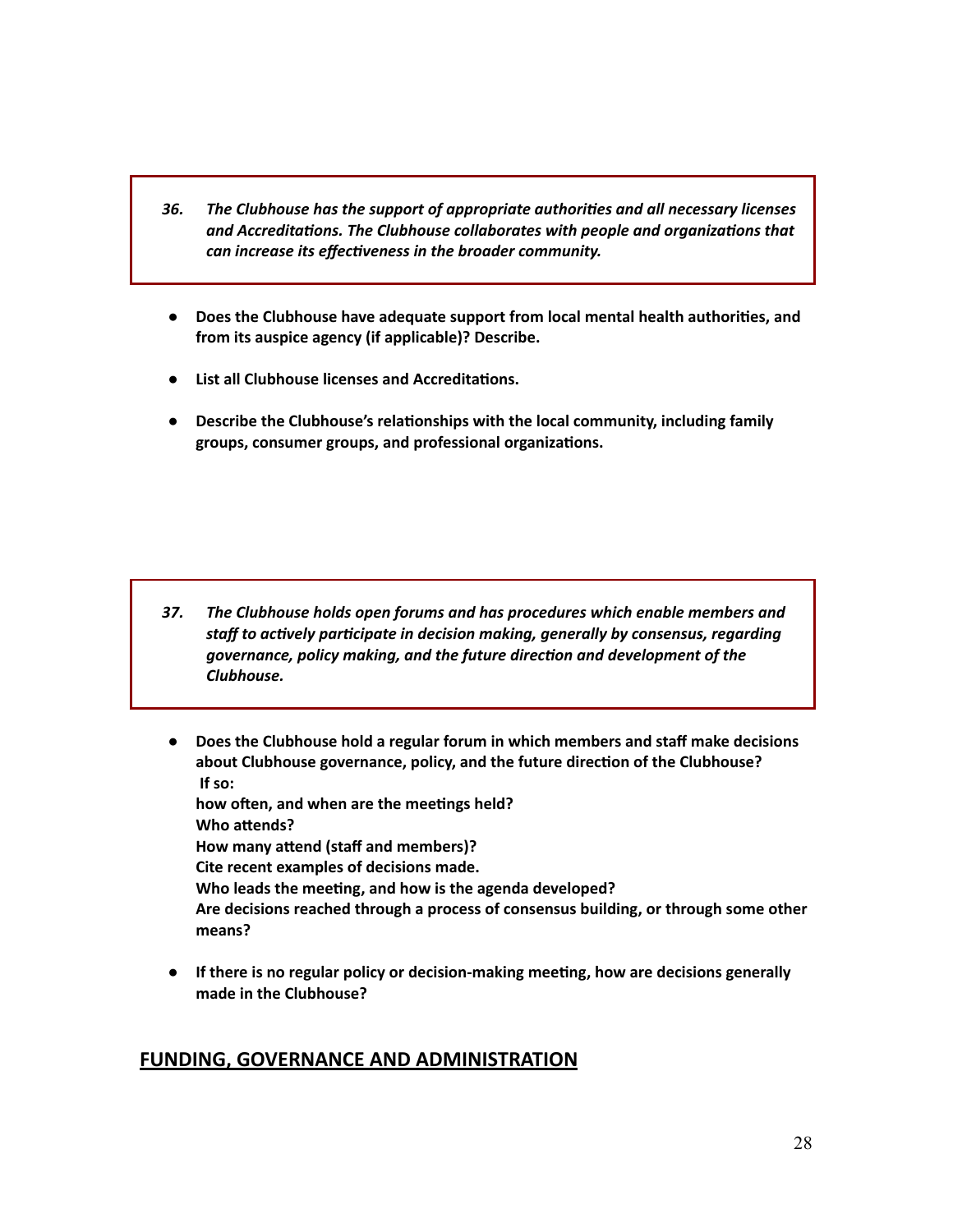- **● What are your Clubhouse's greatest strengths in this secon of the Standards?**
- **● What does your Clubhouse need to improve in order to beer comply with the Funding Governance and Administration section of the Standards?**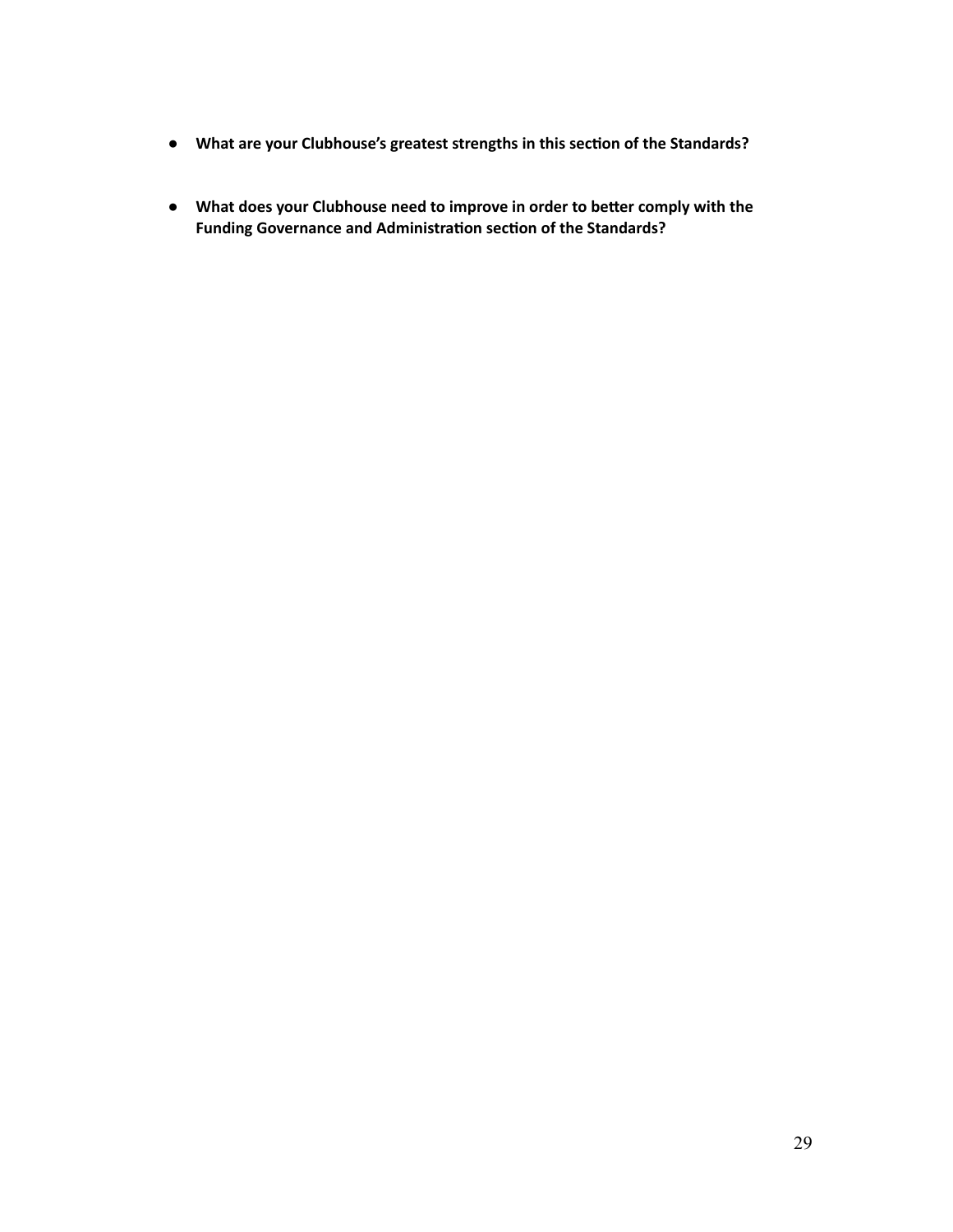

# **Self-Study Accreditation Protocol**

**ADMINISTRATIVE OVERSIGHT SECTION**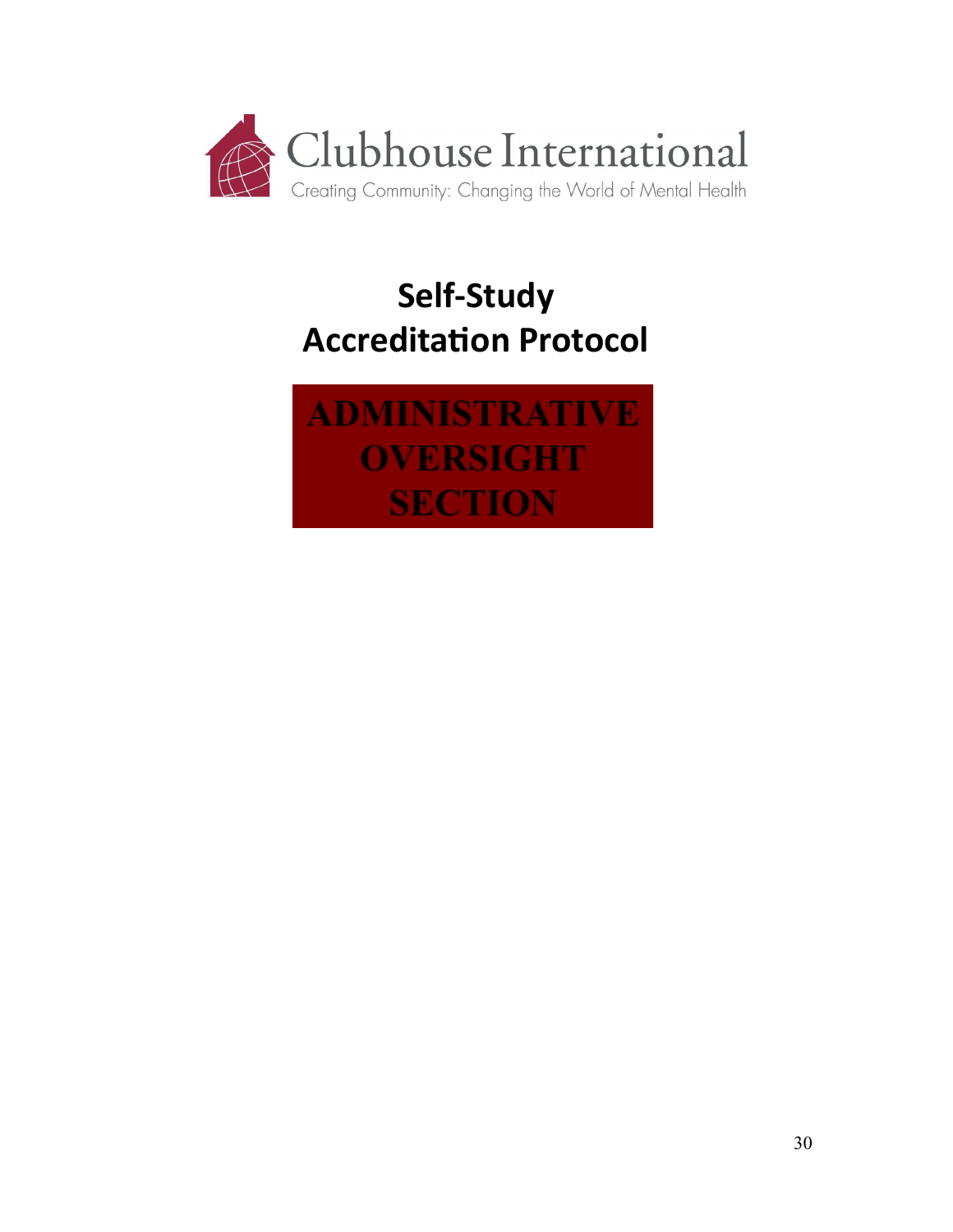This section is to be completed by the Clubhouse's administrative oversight body. Please complete *either* the questions for Clubhouses under an auspice agency, or for free-standing Clubhouses.

#### **Free-standing Clubhouses:**

*(to be completed by the Board of Directors)*

**When** was the Clubhouse established as a freestanding organization?

**Was the Board of Directors established at the same me? If not please explain**

**Standard #32 states that the Board is comprised of individuals who can provide fiscal assistance, legal assistance, legislave assistance, consumer perspecve, community support, and advocacy for the Clubhouse.**

**Please list the current members by name, occupation (if any), and role on the Board.** 

**How often does the board meet?** 

**Describe the Board committee structure?** 

**Is there a written job description for members of the Board? (if yes please attach a copy)** 

**Please describe the role and recent acvity of the Board of Directors with regards to fundraising for the Clubhouse?**

**Please describe the role and recent acvity of the Board of Directors with regards to developing employment placements for Clubhouse members.**

**Please describe the process for recruing new Board members for the Clubhouse.**

**What is the mission of the Clubhouse?**

**What is the Board of Director's vision for the future of the Clubhouse?**

**Does the board have a long-range strategic plan to assist the Clubhouse to achieve the vision? Is so, please describe (or attach).** 

**Please describe the role of the Board of Directors in reviewing and addressing the recommendations of the most recent Clubhouse InternationalS Accreditation report for the Clubhouse.**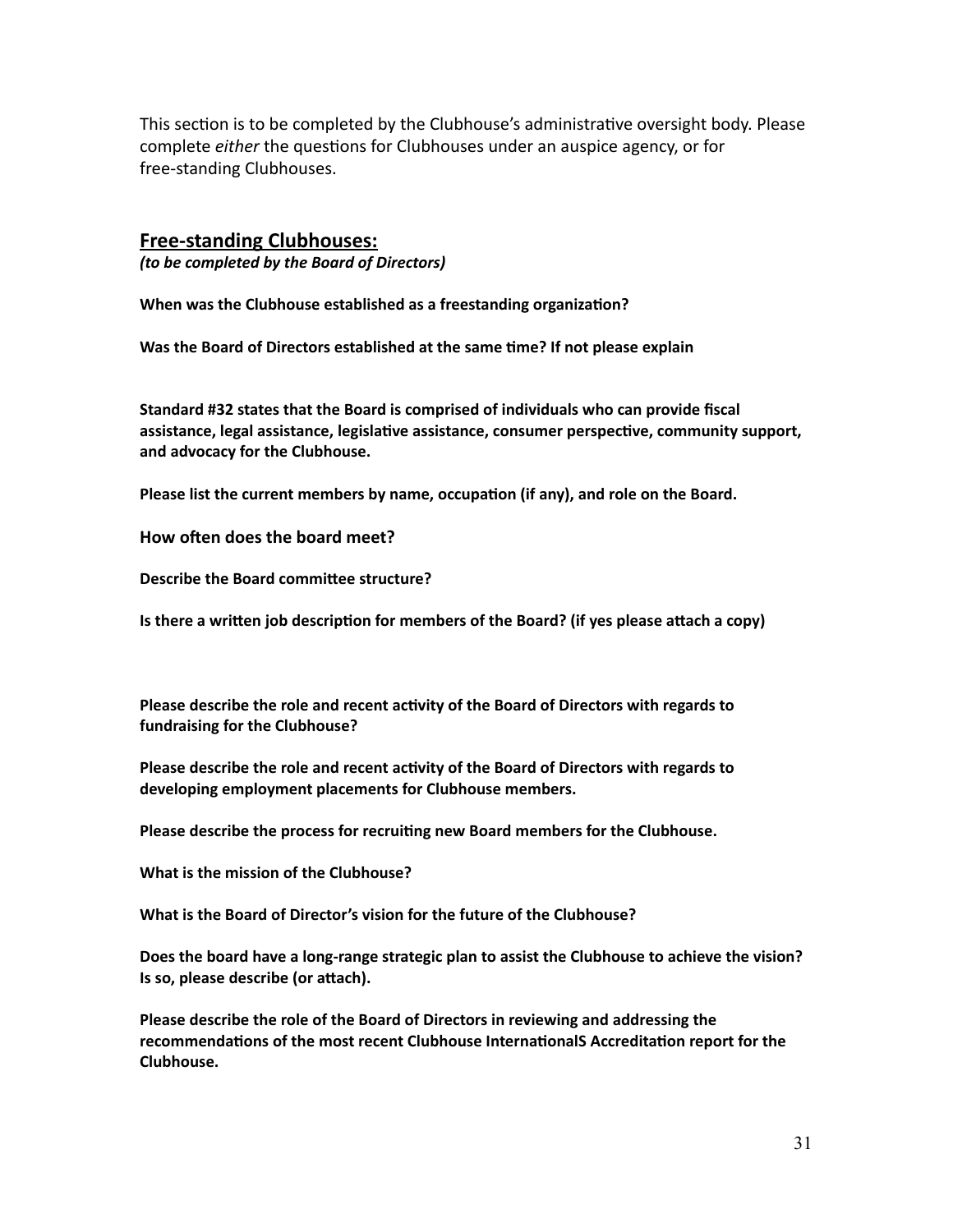**How does the board work with the Clubhouse in establishing and monitoring the Clubhouse budget?**

**Are staff salaries comparable to salaries of other similar mental health care professionals in your area? How is this determined?**

**Describe the primary achievements of the Board during the last year.**

**In what ways has the board been most successful in supporng the Clubhouse?**

**In what ways can the board improve in assisng the Clubhouse in all aspects of its operaon?**

#### **Auspiced Clubhouses: (***to be completed by auspice agency management***)**

**Describe** the supervisory relationship between the Clubhouse and the auspice agency.

**Describe the auspice agency's involvement in the Clubhouse's intake and referral process.**

**How does the auspice agency work with the Clubhouse to engage members and staff in establishing and monitoring the Clubhouse budget?**

**In what ways is the Clubhouse involved with clinical requirements of the auspice agency and its other programs?**

**Does** the auspice agency require Clubhouse staff to join in treatment team meetings, where **member's psychiatric condion is discussed? Please describe.**

**Does the Clubhouse have its own advisory board, and if so, what is its relaonship to the Board of Directors for the auspice agency?**

**What is the mission of the Advisory Board?**

**Do** Advisory Board members have a written job description? If yes, please attach.

**Does the advisory board approve and monitor the Clubhouse's budget?**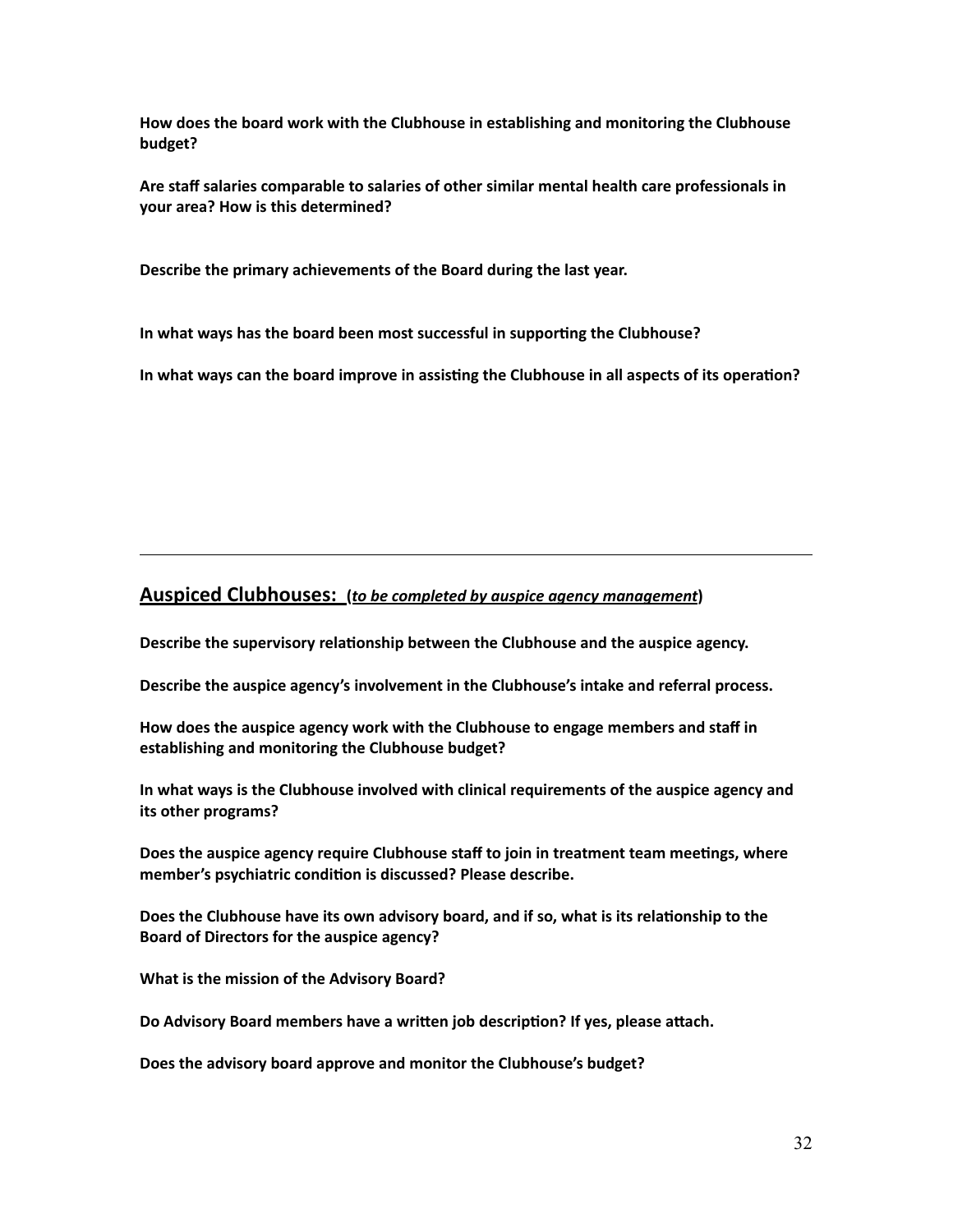**Has the auspice agency, along with the advisory board and the Clubhouse, developed a long term strategic plan for the Clubhouse? If so, please describe (or aach).**

**Are staff salaries comparable to salaries of other similar mental health care professionals in your agency, and in the local area? How is this determined?**

**In what ways has the auspice agency been most successful in assisng the Clubhouse in its mission to provide Standards-based opportunies to its members? In what ways can the auspice agency improve in assisng the Clubhouse in all aspects of its operation?** 

#### *(to be completed by the Advisory Board)*

**How long has the advisory board been in existence?**

**How often does the advisory board meet?** 

**Describe the advisory board commiee structure.**

**Standard #32 states that the advisory board is comprised of individuals who can provide fiscal assistance, legal assistance, legislave assistance, consumer perspecve, community support, and advocacy for the Clubhouse.**

**Please list the current advisory board members by name, occupation (if any), and role on the Advisory Board.**

**What is the mission of the Advisory Board?**

**Do** Advisory Board members have a written job description? If yes, please attach.

**What is the Advisory Board's vision for the future of the Clubhouse?**

**Does the advisory board have a long-range strategic plan to assist the Clubhouse to achieve its vision?**

**Is** so, please describe (or attach).

**Describe how advisory board members are involved in other acve service to the Clubhouse, such as employment development and fundraising.**

**Who** chairs the Advisory Board meetings?

**How does the advisory board work with the Clubhouse in engaging members and staff in establishing and monitoring the Clubhouse budget?**